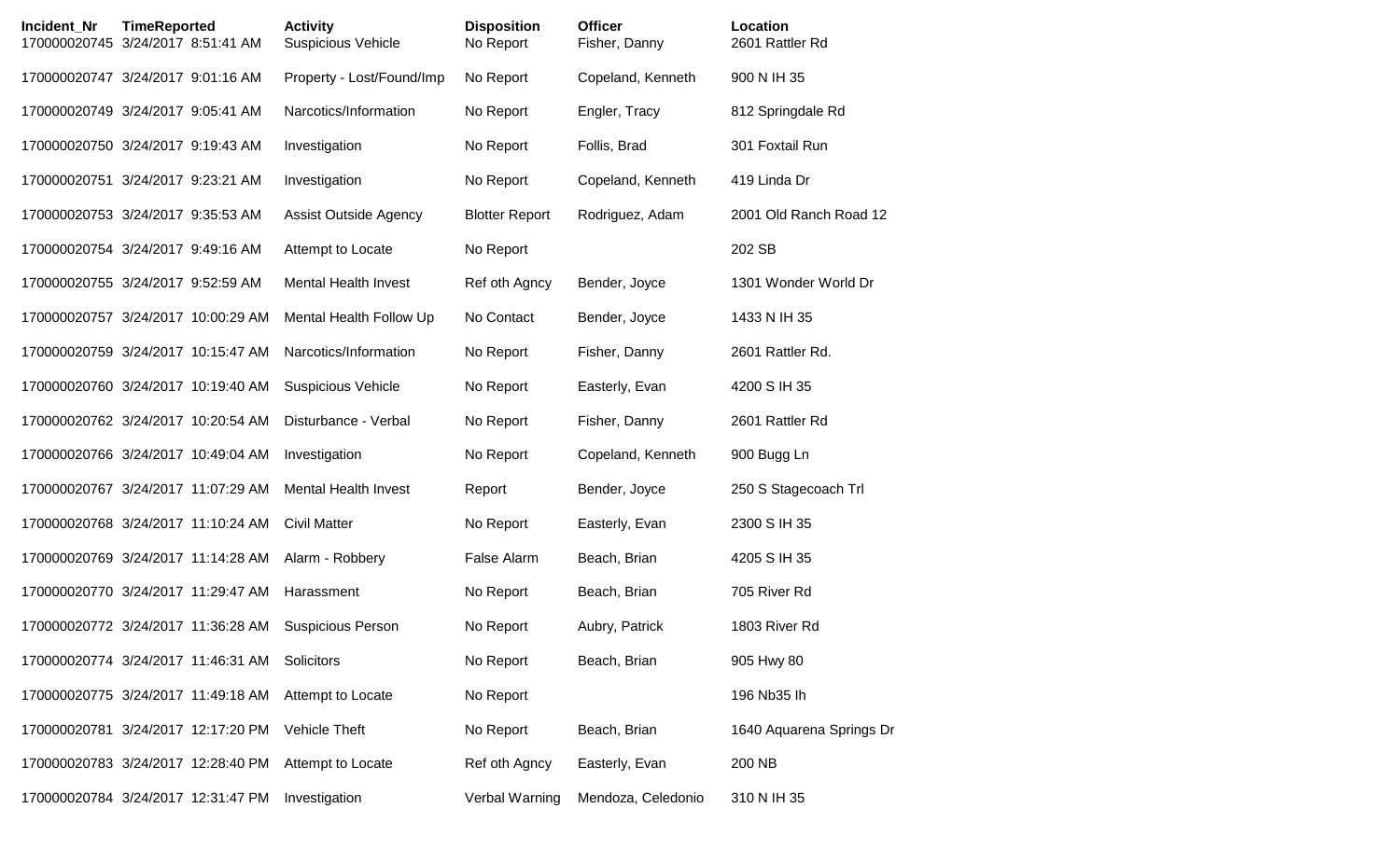| 170000020785 3/24/2017 12:33:27 PM |  | <b>Civil Matter</b>      | Cancelled                      |                     | 1608 S IH 35                        |
|------------------------------------|--|--------------------------|--------------------------------|---------------------|-------------------------------------|
| 170000020787 3/24/2017 12:37:09 PM |  | <b>Welfare Concern</b>   | No Report                      | Beach, Brian        | 930 N IH 35                         |
| 170000020788 3/24/2017 12:45:06 PM |  | <b>Criminal Trespass</b> | No Report                      | Daenzer, Matthew    | 1200 N Bishop St                    |
| 170000020791 3/24/2017 1:00:22 PM  |  | <b>Welfare Concern</b>   | No Report                      | Reeder, John        | 1711 S IH 35                        |
| 170000020792 3/24/2017 1:09:06 PM  |  | Attempt to Locate        | No Report                      |                     | 208 NB                              |
| 170000020793 3/24/2017 1:16:11 PM  |  | Accident - Minor         | <b>Blue Form Issue</b>         | Reeder, John        | Wonder World Dr/Leah Ave            |
| 170000020795 3/24/2017 1:20:57 PM  |  | Supplement               | No Report                      | Copeland, Kenneth   | 904 Craddock Ave                    |
| 170000020800 3/24/2017 1:42:48 PM  |  | Narcotics/Information    | No Report                      | Fisher, Danny       | 2601 Rattler Rd                     |
| 170000020801 3/24/2017 1:51:27 PM  |  | <b>Public Assist</b>     | No Report                      | Drake, Denise       | 2300 S IH 35                        |
| 170000020802 3/24/2017 1:58:56 PM  |  | <b>Public Assist</b>     | No Report                      | Parham, Wade        | 2300 S IH 35                        |
| 170000020804 3/24/2017 2:13:14 PM  |  | Mental Health Follow Up  | No Report                      | Bender, Joyce       | 518 Linda Dr                        |
| 170000020805 3/24/2017 2:15:19 PM  |  | <b>Criminal Trespass</b> | Cancelled                      | Beach, Brian        | <b>Trestle Tree Ct/Trestle Tree</b> |
| 170000020806 3/24/2017 2:18:59 PM  |  | <b>Identity Theft</b>    | No Report                      | Daenzer, Matthew    | 1224 N LBJ Dr                       |
| 170000020807 3/24/2017 2:34:50 PM  |  | Mental Health Follow Up  | No Report                      | Bender, Joyce       | 716 N IH 35                         |
| 170000020808 3/24/2017 2:40:10 PM  |  | Theft                    | Refer To COPR                  | Easterly, Evan      | 1001 E McCarty Ln                   |
| 170000020810 3/24/2017 2:57:36 PM  |  | Harassment               | No Report                      | Copeland, Kenneth   | 121 Craddock Ave                    |
| 170000020811 3/24/2017 3:00:23 PM  |  | <b>Child Custody</b>     | No Report                      | Reeder, John        | 2300 S IH 35                        |
| 170000020812 3/24/2017 3:01:06 PM  |  | Disturbance - Verbal     | No Report                      | Wisener, Fred       | 817 N IH 35                         |
| 170000020813 3/24/2017 3:04:57 PM  |  | Accident - Minor         | Blue Form Issue Easterly, Evan |                     | 1250 N IH 35                        |
| 170000020814 3/24/2017 3:13:45 PM  |  | Mental Health Follow Up  | No Report                      | Bender, Joyce       | 1350 Sadler Dr                      |
| 170000020815 3/24/2017 3:19:16 PM  |  | Discharged Firearm       | <b>Multiple Arrest</b>         | Wooten, Christopher | 1550 N IH 35                        |
| 170000020819 3/24/2017 3:39:25 PM  |  | <b>Welfare Concern</b>   | No Report                      | Easterly, Evan      | 701 S LBJ Dr                        |
| 170000020820 3/24/2017 3:55:51 PM  |  | Accident - Hit and Run   | <b>Blue Form Issue</b>         |                     | 512 Craddock Ave                    |
| 170000020822 3/24/2017 4:06:56 PM  |  | Solicitors               | Verbal Warning                 | Easterly, Evan      | W Access Rd/S Guadalupe St          |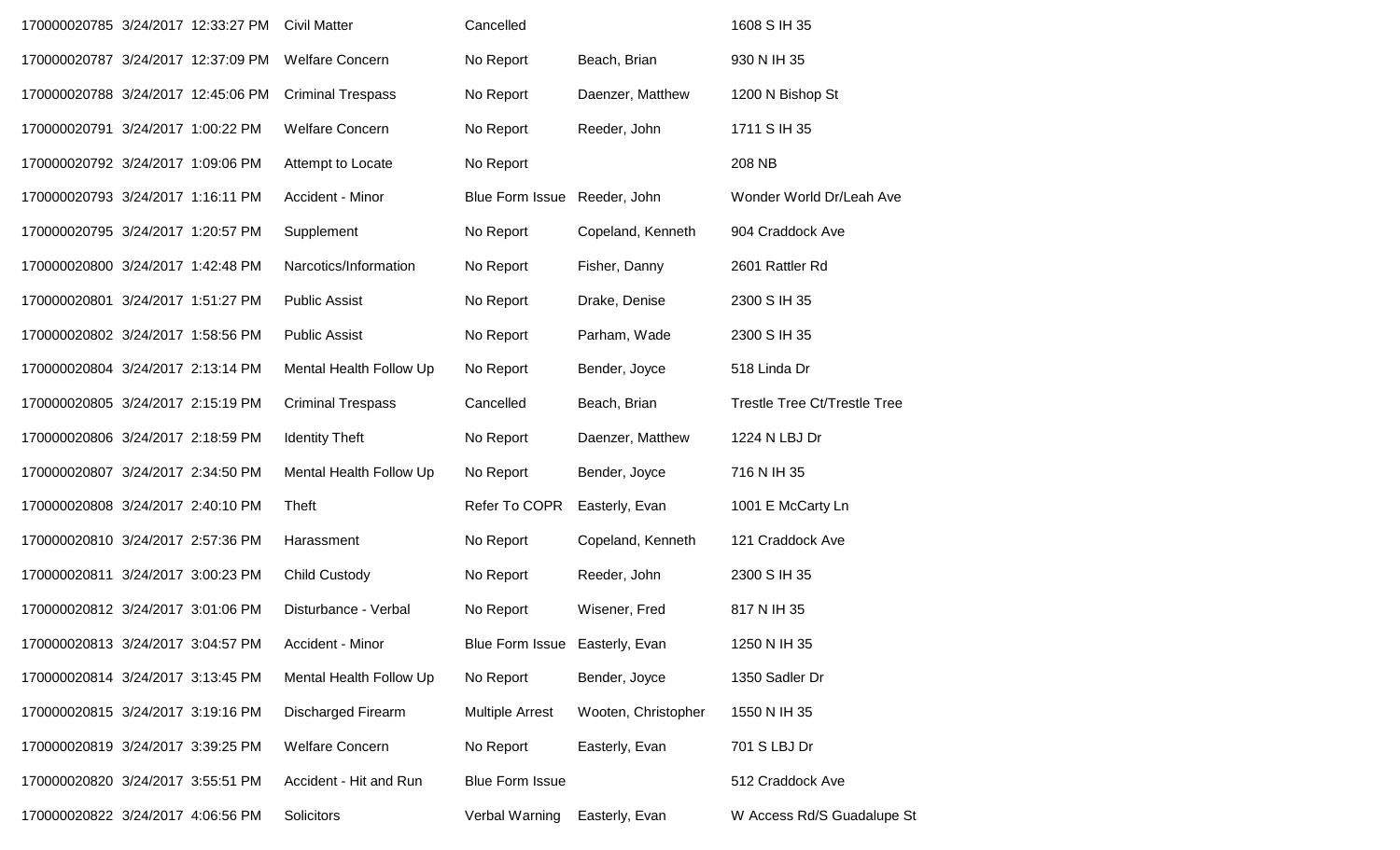| 170000020823 3/24/2017 4:11:13 PM |  | <b>Mental Health Invest</b>     | Report                         | Bender, Joyce                   | 2601 Rattler Rd          |
|-----------------------------------|--|---------------------------------|--------------------------------|---------------------------------|--------------------------|
| 170000020824 3/24/2017 4:14:43 PM |  | <b>Suspicious Circumstances</b> | No Report                      | Nevarez, Phillip                | 1301 Hwy 123             |
| 170000020825 3/24/2017 4:15:58 PM |  | <b>Welfare Concern</b>          | No Report                      | Tureaud, Benjamin               | 345 Champions Blvd       |
| 170000020826 3/24/2017 4:16:16 PM |  | Accident - Minor                | Report                         | Sarver, Stephen                 | 1602 Aquarena Springs Dr |
| 170000020827 3/24/2017 4:16:57 PM |  | Disturbance - Phys/Fight        | No Report                      | Castillo, DJ                    | 2601 Rattler Rd          |
| 170000020829 3/24/2017 4:31:56 PM |  | Attempt to Locate               | No Report                      |                                 | 215 Sb35 IH              |
| 170000020830 3/24/2017 4:33:21 PM |  | Accident - Minor                |                                | Blue Form Issue Sarver, Stephen | 2410 Hunter Rd           |
| 170000020831 3/24/2017 4:36:25 PM |  | Accident - Minor                | Blue Form Issue Tennant, Casey |                                 | Hwy 123/Rattler Rd       |
| 170000020832 3/24/2017 4:50:04 PM |  | <b>Public Assist</b>            | No Report                      | Sarver, Stephen                 | 707 N Bishop St          |
| 170000020835 3/24/2017 5:04:27 PM |  | Credit/Debit Abuse              | Ref oth Agncy                  |                                 | 2300 S IH 35             |
| 170000020836 3/24/2017 5:07:35 PM |  | <b>Suspicious Person</b>        | No Report                      | Wooten, Christopher             | 1004 N IH 35             |
| 170000020837 3/24/2017 5:07:37 PM |  | Accident - Minor                | Cancelled                      |                                 | 403 S LBJ Dr             |
| 170000020838 3/24/2017 5:07:53 PM |  | Investigation                   | Ref oth Agncy                  | Easterly, Evan                  | 1301 Wonder World Dr     |
| 170000020839 3/24/2017 5:13:24 PM |  | Disturbance - Verbal            | No Report                      | Tennant, Casey                  | 2601 Rattler Rd          |
| 170000020842 3/24/2017 5:27:07 PM |  | <b>Civil Matter</b>             | No Report                      | Tureaud, Benjamin               | 1650 River Rd            |
| 170000020843 3/24/2017 5:29:21 PM |  | <b>Civil Matter</b>             | No Report                      | Wooten, Christopher             | 211 W Grove St           |
| 170000020845 3/24/2017 5:34:45 PM |  | <b>Suspicious Circumstances</b> | Arrest                         | Tureaud, Benjamin               | 1901 N IH 35             |
| 170000020846 3/24/2017 5:37:06 PM |  | Runaway                         | Report                         | Tennant, Casey                  | 801 River Rd             |
| 170000020847 3/24/2017 5:37:31 PM |  | Accident - Minor                | Ref oth Agncy                  |                                 | 100blk N Edward Gary St  |
| 170000020850 3/24/2017 5:48:26 PM |  | <b>Welfare Concern</b>          | No Report                      | Gonzales, Gavin                 | 700blk River Rd          |
| 170000020852 3/24/2017 5:56:07 PM |  | Accident - Minor                | No Report                      | Prado, Richard                  | Hwy 123/E Access Rd      |
| 170000020853 3/24/2017 5:58:06 PM |  | Credit/Debit Abuse              | No Report                      | Wooten, Christopher             | 2300 S IH 35             |
| 170000020854 3/24/2017 6:14:20 PM |  | <b>Mental Health Invest</b>     | Cancelled                      |                                 | 2300 S IH 35             |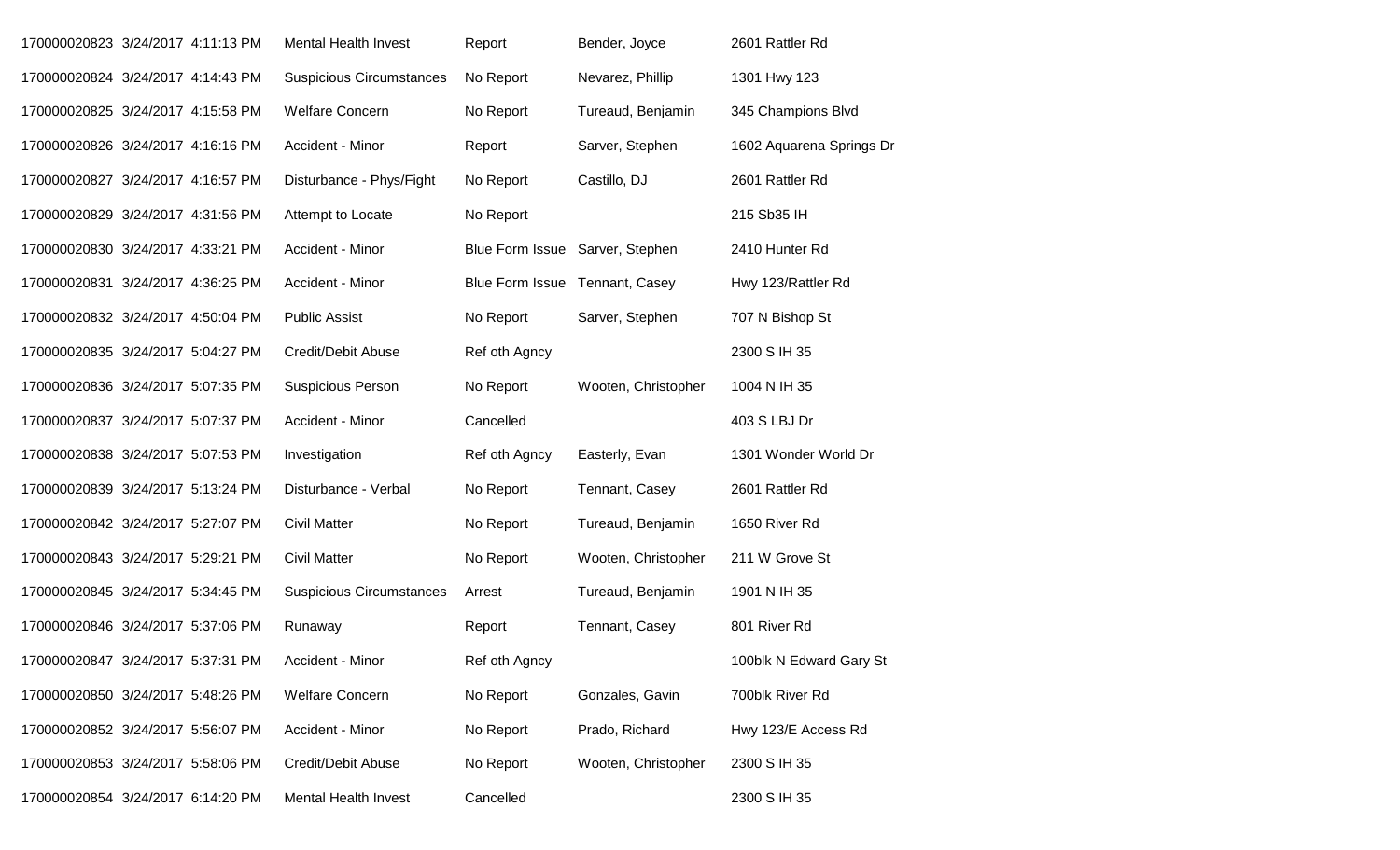| 170000020856 3/24/2017 6:20:55 PM  |  | <b>Suspicious Person</b>        | Arrest                       | Tennant, Casey      | 720 N IH 35                         |
|------------------------------------|--|---------------------------------|------------------------------|---------------------|-------------------------------------|
| 170000020858 3/24/2017 6:35:28 PM  |  | <b>Criminal Mischief</b>        | No Report                    | Wooten, Christopher | 1101 Leah Ave                       |
| 170000020861 3/24/2017 6:42:44 PM  |  | Disturbance - Noise             | Verbal Warning               | Sarver, Stephen     | 301 Telluride St                    |
| 170000020862 3/24/2017 6:45:06 PM  |  | <b>Criminal Mischief</b>        | Report                       | Cyrus, Lance        | 1015 Hwy 80                         |
| 170000020865 3/24/2017 7:12:41 PM  |  | Attempt to Locate               | No Contact                   |                     | W Wonder World Dr/Old Ranch Road 12 |
| 170000020871 3/24/2017 7:37:44 PM  |  | <b>Suspicious Circumstances</b> | No Report                    | Wooten, Christopher | 211 W Grove St                      |
| 170000020873 3/24/2017 7:52:10 PM  |  | Theft                           | <b>Citation Issued</b>       | Sarver, Stephen     | 641 E Hopkins St                    |
| 170000020874 3/24/2017 7:55:41 PM  |  | Pedestrian Stop                 | Verbal Warning               | Hartman, Ryan       | 202 E San Antonio St                |
| 170000020875 3/24/2017 7:59:11 PM  |  | Investigation                   | No Report                    | Hartman, Ryan       | 202 N LBJ Dr                        |
| 170000020883 3/24/2017 8:18:25 PM  |  | <b>Community Contact</b>        | Ignore                       | Allen, Ashley       |                                     |
| 170000020884 3/24/2017 8:20:42 PM  |  | <b>Public Assist</b>            | No Report                    | Charleswell, Eric   | 4210 S IH 35                        |
| 170000020885 3/24/2017 8:26:24 PM  |  | Suicidal Person                 | Report                       | Sarver, Stephen     | 946 Haynes St                       |
| 170000020893 3/24/2017 8:49:31 PM  |  | Theft                           | No Report                    | Cyrus, Lance        | 704 E Hopkins St                    |
| 170000020898 3/24/2017 8:58:21 PM  |  | Accident - Minor                | Blue Form Issue Beller, Paul |                     | Hwy 80/E Access Rd                  |
| 170000020900 3/24/2017 9:00:45 PM  |  | Attempt to Locate               | No Contact                   |                     | 210 SB                              |
| 170000020901 3/24/2017 9:00:48 PM  |  | Suspicious Person               | No Report                    | Gonzales, Gavin     | 1348 Thorpe Ln                      |
| 170000020906 3/24/2017 9:15:54 PM  |  | <b>Criminal Trespass</b>        | Warning                      | Tureaud, Benjamin   | 700 N LBJ Dr                        |
| 170000020912 3/24/2017 9:39:22 PM  |  | <b>Public Assist</b>            | No Report                    | Charleswell, Eric   | 209 N IH 35                         |
| 170000020913 3/24/2017 9:40:58 PM  |  | Assault                         | No Report                    | Wooten, Christopher | 811 S Guadalupe St                  |
| 170000020923 3/24/2017 10:11:56 PM |  | Disturbance - Noise             | Warning                      | Davidson, Travis    | 1410 N LBJ Dr                       |
| 170000020928 3/24/2017 10:24:06 PM |  | <b>Suspicious Vehicle</b>       | No Report                    |                     | Joshua Dr/Ridgewood                 |
| 170000020931 3/24/2017 10:32:54 PM |  | Disturbance - Noise             | Not Verified                 | Sarver, Stephen     | 650 E Hopkins St                    |
| 170000020932 3/24/2017 10:37:35 PM |  | Disturbance - Phys/Fight        | No Report                    | Ames, Garner        | 1348 Thorpe Ln                      |
| 170000020933 3/24/2017 10:40:42 PM |  | Public Intoxication             | Arrest                       | Cormier, Claudia    | N Comanche St/Lindsey St            |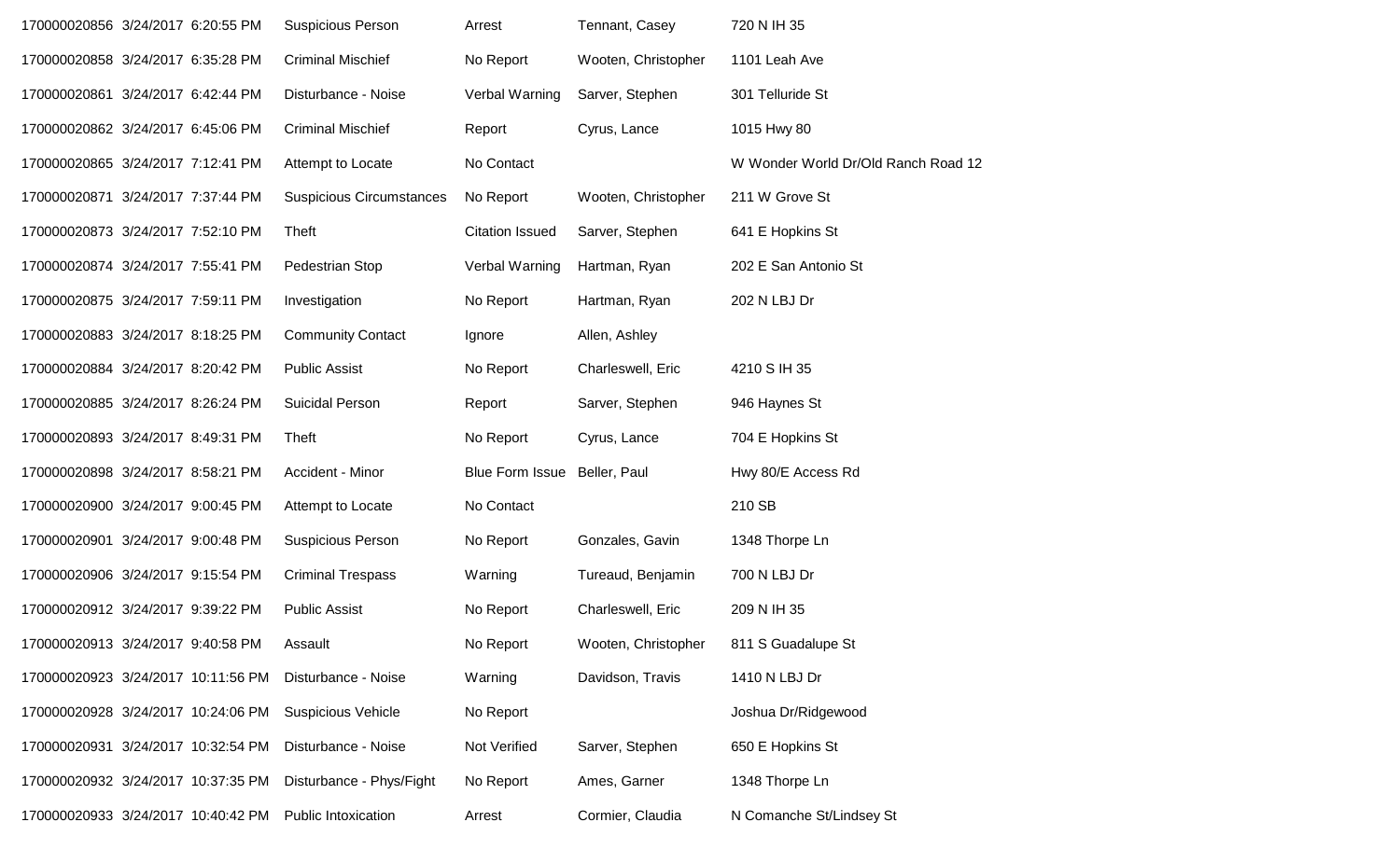|                                    |                       | 170000020934 3/24/2017 10:40:48 PM Suspicious Person  | No Report      | Tureaud, Benjamin    | 1015 Hwy 80                              |
|------------------------------------|-----------------------|-------------------------------------------------------|----------------|----------------------|------------------------------------------|
|                                    |                       | 170000020939 3/24/2017 10:56:30 PM Accident - Unknown | Arrest         | Tureaud, Benjamin    | Hwy 80/Hwy 21                            |
| 170000020941 3/24/2017 10:59:47 PM |                       | <b>Suspicious Vehicle</b>                             | No Report      | Wooten, Christopher  | Monterrey St/Saltillo St                 |
| 170000020943 3/24/2017 11:01:30 PM |                       | <b>Assist Outside Agency</b>                          | Cancelled      | Davidson, Travis     | 740 Willow Ridge Dr                      |
| 170000020944 3/24/2017 11:07:26 PM |                       | <b>Suspicious Vehicle</b>                             | No Report      | Wooten, Christopher  | 211 W Grove St                           |
| 170000020954 3/24/2017 11:25:34 PM |                       | Disturbance - Verbal                                  | No Report      | Sarver, Stephen      | 1800 Post Rd                             |
| 170000020957 3/24/2017 11:33:54 PM |                       | Disturbance - Noise                                   | Not Verified   | Wooten, Christopher  | 800 N LBJ Dr                             |
| 170000020960 3/24/2017 11:42:34 PM |                       | <b>Suspicious Person</b>                              | No Report      | Tureaud, Benjamin    | 201 Short St                             |
| 170000020967 3/24/2017 11:54:21 PM |                       | <b>Discharged Firearm</b>                             | Report         | Tureaud, Benjamin    | 1701 Mill St                             |
| 170000020976 3/25/2017 12:10:01 AM |                       | Narcotics/Information                                 | No Report      |                      | 400blk Durango St                        |
| 170000020977 3/25/2017 12:10:17 AM |                       | Disturbance - Noise                                   | Verbal Warning | Cyrus, Lance         | 379 Bridlewood Dr                        |
| 170000020979 3/25/2017 12:15:16 AM |                       | Graffiti                                              | Arrest         | Sarver, Stephen      | Aquarena Springs Dr/San Marcos Springs D |
| 170000020982 3/25/2017 12:18:10 AM |                       | <b>Discharged Firearm</b>                             | No Report      | Tureaud, Benjamin    | 401 N Fredericksburg St                  |
| 170000020983 3/25/2017 12:19:09 AM |                       | Accident - Hit and Run                                | Report         | Gonzales, Gavin      | 509 Mill St                              |
| 170000020985 3/25/2017 12:25:13 AM |                       | Supplement                                            | Report         | Cyrus, Lance         | 1701 Mill St                             |
| 170000020986 3/25/2017 12:26:51 AM |                       | Disturbance - Noise                                   | Unfounded      | Gonzales, Gavin      | 1975 Aquarena Springs Dr                 |
| 170000020990 3/25/2017 12:34:52 AM |                       | Narcotics/Information                                 | No Report      | Tureaud, Benjamin    | 1654 Post Rd                             |
| 170000020991                       | 3/25/2017 12:40:52 AM | <b>Suspicious Person</b>                              | No Report      | Tureaud, Christopher | 1500blk Post Rd                          |
| 170000020996 3/25/2017 1:06:27 AM  |                       | Canine Search                                         | No Report      | Lee, Don             | 102 Russell Cir                          |
| 170000020998 3/25/2017 1:11:57 AM  |                       | <b>Suspicious Person</b>                              | No Report      | Gonzales, Gavin      | 1701 Mill St                             |
| 170000020999 3/25/2017 1:12:02 AM  |                       | Suspicious Vehicle                                    | No Report      | Davidson, Travis     | 1000blk S Loop St                        |
| 170000021002 3/25/2017 1:23:33 AM  |                       | Disturbance - Noise                                   | Report         | Tennant, Casey       | 1415 Craddock Ave                        |
| 170000021003 3/25/2017 1:25:45 AM  |                       | Disturbance - Noise                                   | Verbal Warning | Gonzales, Gavin      | 201 Telluride St                         |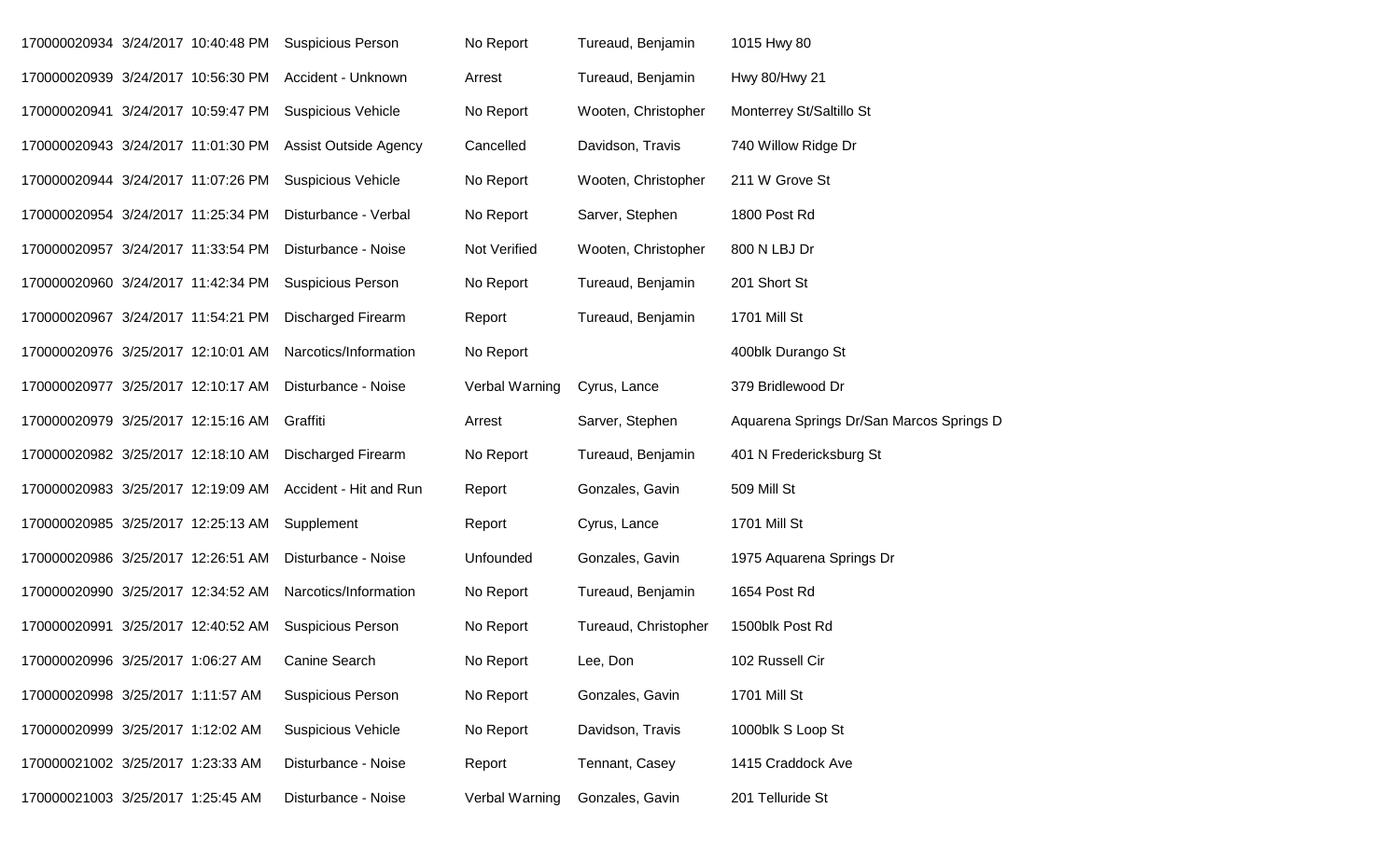| 170000021005 3/25/2017 1:28:44 AM | Viol City Ordinance          | <b>Citation Issued</b> | Hartman, Ryan       | 126 S Guadalupe St                |
|-----------------------------------|------------------------------|------------------------|---------------------|-----------------------------------|
| 170000021007 3/25/2017 1:34:40 AM | Disturbance - Verbal         | No Report              | Hartman, Ryan       | 141 E Hopkins St                  |
| 170000021008 3/25/2017 1:36:54 AM | Disturbance - Noise          | Verbal Warning         | Ames, Garner        | 1647 Post Rd                      |
| 170000021010 3/25/2017 1:46:54 AM | Pedestrian Stop              | <b>Citation Issued</b> | Hartman, Ryan       | E Hopkins St/N LBJ Dr             |
| 170000021011 3/25/2017 1:47:25 AM | <b>Assist Outside Agency</b> | No Report              | Gonzales, Gavin     | 209 SB                            |
| 170000021013 3/25/2017 1:58:18 AM | <b>Foot Patrol</b>           | No Report              | Mizanin, Rich       | 100 W Hopkins St                  |
| 170000021014 3/25/2017 1:58:58 AM | <b>Flagged Down</b>          | Arrest                 | Wooten, Christopher | 141 W Hopkins St                  |
| 170000021015 3/25/2017 1:59:35 AM | Disturbance - Phys/Fight     | No Report              | Tennant, Casey      | 100 N Guadalupe St                |
| 170000021016 3/25/2017 1:59:45 AM | <b>Foot Patrol</b>           | No Report              | Beller, Paul        | 100blk E Hopkins St               |
| 170000021017 3/25/2017 2:00:01 AM | Public Intoxication          | No Report              | Tennant, Casey      | 133 W San Antonio St              |
| 170000021019 3/25/2017 2:05:48 AM | <b>Public Intoxication</b>   | No Report              | Prado, Richard      | 133 W San Antonio St              |
| 170000021023 3/25/2017 2:16:49 AM | <b>Suspicious Vehicle</b>    | No Report              | Tureaud, Benjamin   | S C M Allen Pkwy/E San Antonio St |
| 170000021025 3/25/2017 2:18:42 AM | <b>Suspicious Vehicle</b>    | <b>Citation Issued</b> | Charleswell, Eric   | W Wonder World Dr/Craddock Ave    |
| 170000021026 3/25/2017 2:21:03 AM | <b>Suspicious Vehicle</b>    | No Report              | Davidson, Travis    | 1700 Hunter Rd                    |
| 170000021031 3/25/2017 2:30:10 AM | <b>Suspicious Vehicle</b>    | No Report              | Lee, Don            | 2227 S IH 35                      |
| 170000021032 3/25/2017 2:34:19 AM | <b>Suspicious Vehicle</b>    | No Report              | Gonzales, Gavin     | 601 S C M Allen Pkwy              |
| 170000021035 3/25/2017 2:43:23 AM | Disturbance - Noise          | Unfounded              | Putnam, Justin      | 606 Blanco St                     |
| 170000021036 3/25/2017 2:48:53 AM | Disturbance - Phys/Fight     | Arrest                 | Sarver, Stephen     | 109 Craddock Ave                  |
| 170000021037 3/25/2017 2:55:12 AM | <b>Suspicious Vehicle</b>    | No Report              | Putnam, Justin      | 1321 N IH 35                      |
| 170000021039 3/25/2017 3:00:45 AM | <b>Assist Outside Agency</b> | No Report              | Gonzales, Gavin     | 208 Buttercup St                  |
| 170000021041 3/25/2017 3:18:22 AM | Attempt to Locate            | Ref oth Agncy          |                     | 205 NB                            |
| 170000021042 3/25/2017 3:20:15 AM | Suspicious Person            | No Report              | Gonzales, Gavin     | 1101 E River Ridge Pkwy           |
| 170000021043 3/25/2017 3:23:18 AM | Disturbance - Noise          | Verbal Warning         | Gonzales, Gavin     | 1111 Avalon Ave                   |
| 170000021044 3/25/2017 3:24:30 AM | <b>Assist Outside Agency</b> | No Report              | Beller, Paul        | 800blk N LBJ Dr                   |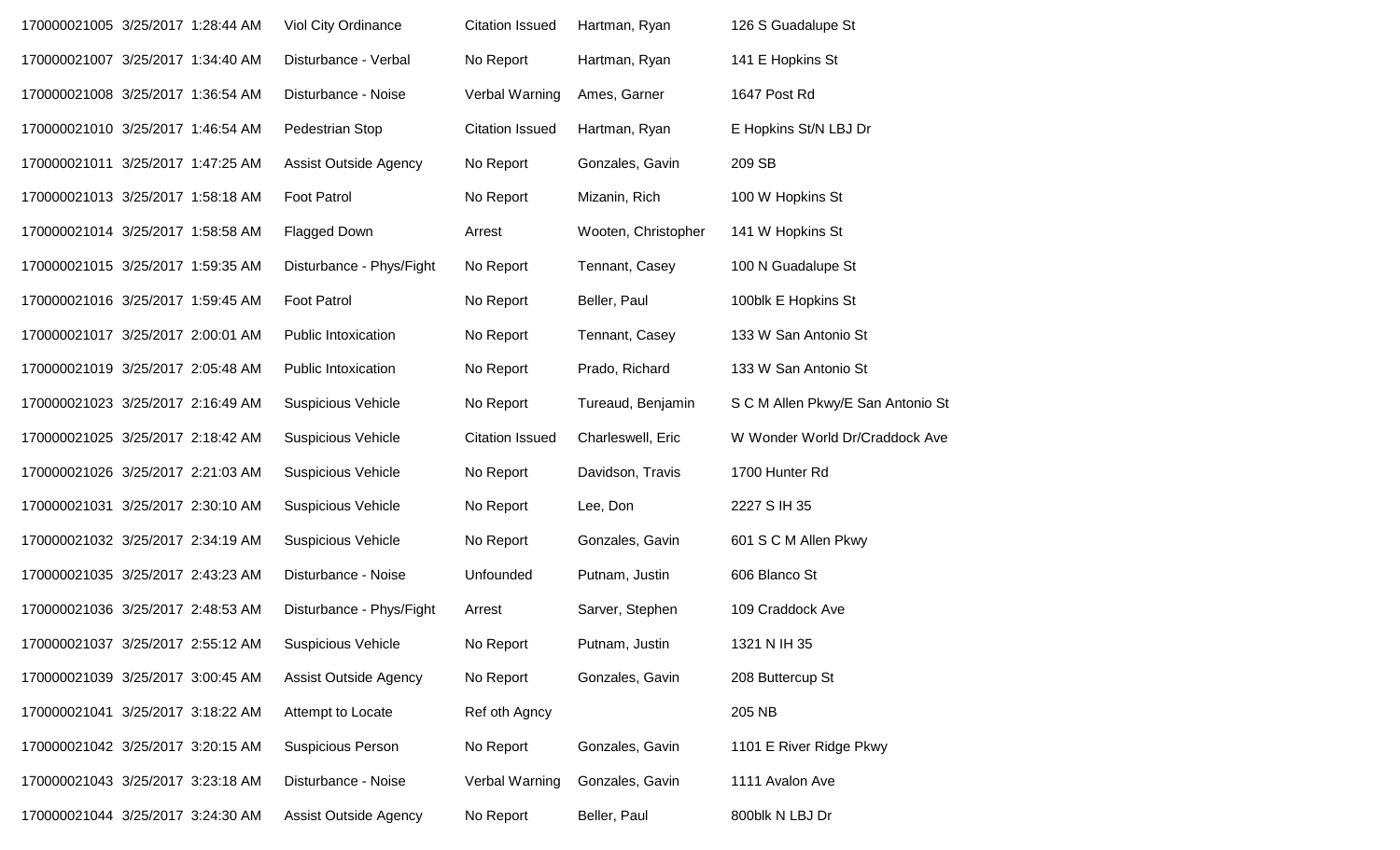| 170000021049 3/25/2017 4:05:15 AM  |  | Disturbance - Verbal         | <b>Multiple Arrest</b> | Gonzales, Gavin   | 1190 Thorpe Ln           |
|------------------------------------|--|------------------------------|------------------------|-------------------|--------------------------|
| 170000021056 3/25/2017 5:23:02 AM  |  | Disturbance - Verbal         | Cancelled              |                   | 894 Sagewood Trl         |
| 170000021057 3/25/2017 5:31:28 AM  |  | <b>Suspicious Vehicle</b>    | No Report              | Gonzales, Gavin   | 119 Third St             |
| 170000021060 3/25/2017 6:02:33 AM  |  | <b>Welfare Concern</b>       | No Report              | Davidson, Travis  | N Bishop St/Hazelton St  |
| 170000021062 3/25/2017 7:19:48 AM  |  | Attempt to Locate            | No Report              |                   | 210 SB                   |
| 170000021063 3/25/2017 7:20:46 AM  |  | Attempt to Locate            | No Report              |                   | 204 NB                   |
| 170000021064 3/25/2017 7:25:03 AM  |  | <b>Mental Health Invest</b>  | No Report              | Bender, Joyce     | 6001 Kyle Pkwy           |
| 170000021065 3/25/2017 7:55:36 AM  |  | <b>Criminal Mischief</b>     | Refer To COPR          | Wisener, Fred     | 1305 S IH 35             |
| 170000021067 3/25/2017 8:19:40 AM  |  | <b>Suspicious Vehicle</b>    | Verbal Warning         | Moreno, Jonathan  | E Access Rd/Blanco River |
| 170000021075 3/25/2017 9:44:33 AM  |  | <b>Criminal Mischief</b>     | Report                 | Moreno, Jonathan  | 705 River Rd             |
| 170000021076 3/25/2017 9:54:47 AM  |  | <b>Identity Theft</b>        | No Report              | Smith, Marcus     | 2300 S IH 35             |
| 170000021077 3/25/2017 9:58:05 AM  |  | Attempt to Locate            | No Report              |                   | 200 NB                   |
| 170000021078 3/25/2017 10:02:50 AM |  | <b>Criminal Mischief</b>     | Report                 | Smith, Marcus     | 503 Teron Dr             |
| 170000021079 3/25/2017 10:02:57 AM |  | Burglary - Vehicle           | Report                 | Moreno, Jonathan  | 1640 Aquarena Springs Dr |
| 170000021080 3/25/2017 10:06:53 AM |  | <b>Welfare Concern</b>       | No Report              | Reeder, John      | 1301 Wonder World Dr     |
| 170000021081 3/25/2017 10:08:54 AM |  | Attempt to Locate            | No Report              |                   | 1433 N IH 35             |
| 170000021082 3/25/2017 10:15:35 AM |  | Theft                        | Report                 | Moreno, Jonathan  | 1640 Aquarena Springs Dr |
| 170000021083 3/25/2017 10:21:42 AM |  | Accident - Minor             | <b>Blue Form Issue</b> | Beach, Brian      | 114 E Hutchison St       |
| 170000021084 3/25/2017 10:21:45 AM |  | Accident - Minor             | Ignore                 |                   | 114 E Hutchison St       |
| 170000021087 3/25/2017 10:40:12 AM |  | Investigation                | No Report              | Copeland, Kenneth | 112 Encina Cv            |
| 170000021088 3/25/2017 10:52:28 AM |  | Fraud                        | No Report              | Smith, Marcus     | 1610 N IH 35             |
| 170000021089 3/25/2017 10:58:18 AM |  | Burglary - Building          | Report                 | Beach, Brian      | 2601 Hunter Rd           |
| 170000021090 3/25/2017 11:00:46 AM |  | <b>Burglary - Habitation</b> | No Report              | Reeder, John      | 811 Old Ranch Road 12    |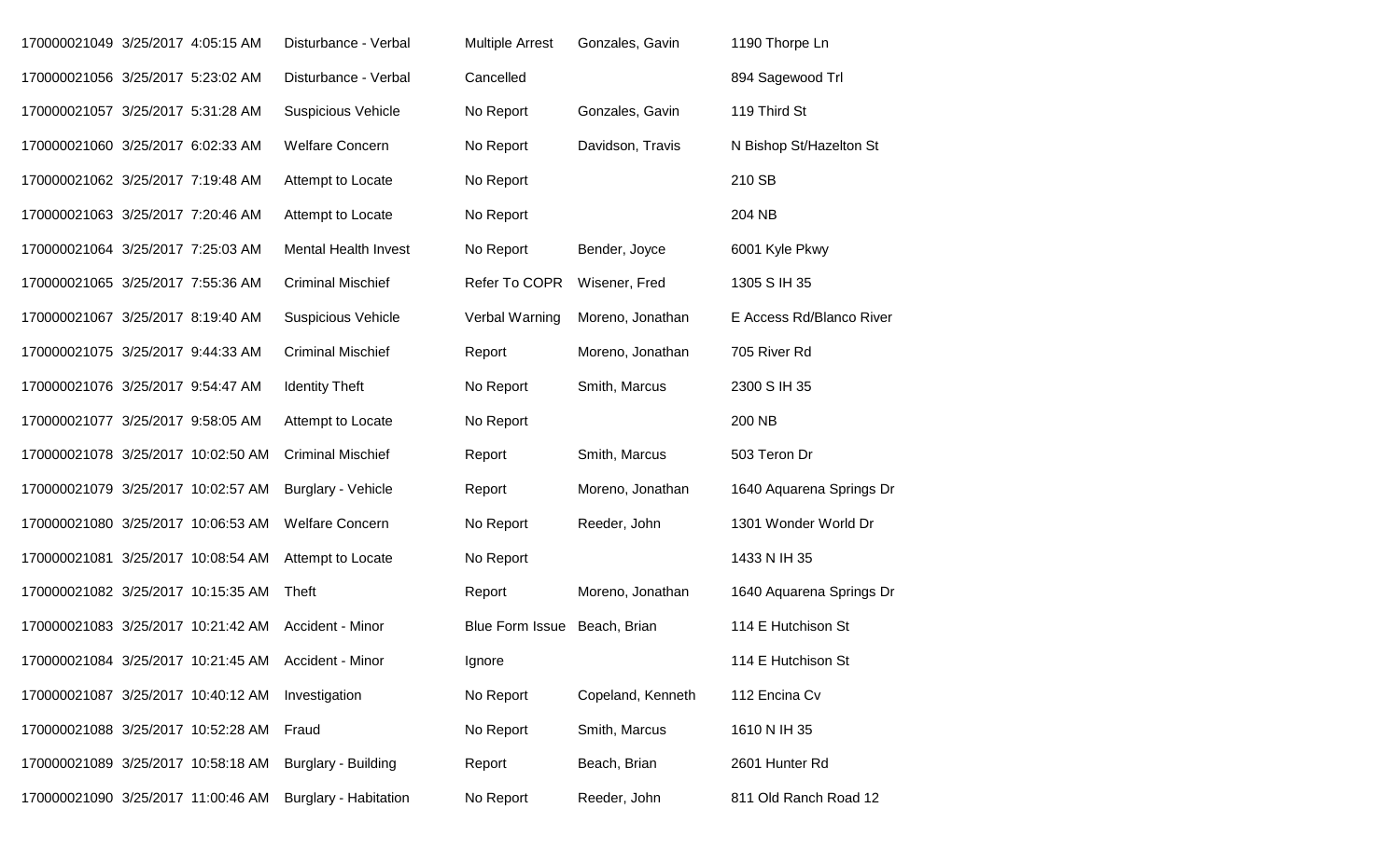| 170000021092 3/25/2017 11:40:36 AM |  | Theft                           | No Report              | Reeder, John       | 222 W San Antonio St          |
|------------------------------------|--|---------------------------------|------------------------|--------------------|-------------------------------|
| 170000021095 3/25/2017 12:16:07 PM |  | Investigation                   | Report                 | Beach, Brian       | 121 BarBQ Way                 |
| 170000021096 3/25/2017 12:17:55 PM |  | Accident - Minor                | Report                 | Smith, Marcus      | 730 E Hopkins St              |
| 170000021099 3/25/2017 12:38:34 PM |  | Disturbance - Noise             | Verbal Warning         | Beach, Brian       | W San Antonio St/Guadalupe St |
| 170000021100 3/25/2017 12:59:39 PM |  | Disturbance - Noise             | Ignore                 |                    | W San Antonio St/Guadalupe St |
| 170000021101 3/25/2017 1:01:33 PM  |  | Burglary - Vehicle              | Report                 | Copeland, Kenneth  | 109 W Sierra Cir              |
| 170000021103 3/25/2017 1:11:10 PM  |  | Disturbance - Verbal            | No Report              | Moreno, Jonathan   | 211 W Grove St                |
| 170000021104 3/25/2017 1:20:07 PM  |  | <b>Suspicious Person</b>        | No Report              | Moreno, Jonathan   | 1640 Aquarena Springs Dr      |
| 170000021107 3/25/2017 1:53:59 PM  |  | <b>Suspicious Circumstances</b> | No Report              | Moreno, Jonathan   | 705 River Rd                  |
| 170000021109 3/25/2017 1:59:31 PM  |  | <b>Criminal Trespass</b>        | No Report              | Reeder, John       | 524 S LBJ Dr                  |
| 170000021110 3/25/2017 2:04:46 PM  |  | <b>Suspicious Person</b>        | Cancelled              |                    |                               |
| 170000021111 3/25/2017 2:07:51 PM  |  | Investigation                   | <b>Citation Issued</b> | Mendoza, Celedonio | 507 Bliss Ln                  |
| 170000021112 3/25/2017 2:08:41 PM  |  | Disturbance - Verbal            | No Report              | Moreno, Jonathan   | 170 Charles Austin Dr         |
| 170000021113 3/25/2017 2:09:10 PM  |  | Supplement                      | No Report              | Moreno, Jonathan   | 1701 Mill St                  |
| 170000021115 3/25/2017 2:21:31 PM  |  | <b>Suspicious Vehicle</b>       | No Report              | Beach, Brian       | 221 Wonder World Dr           |
| 170000021116 3/25/2017 2:29:46 PM  |  | Theft                           | Report                 | Smith, Marcus      | 2300 S IH 35                  |
| 170000021117 3/25/2017 2:42:06 PM  |  | Property - Lost/Found/Imp       | No Report              | Beach, Brian       | 419 Riverside Dr              |
| 170000021119 3/25/2017 2:43:21 PM  |  | Supplement                      | No Report              | Moreno, Jonathan   | 720 N IH 35                   |
| 170000021120 3/25/2017 2:45:49 PM  |  | Property - Lost/Found/Imp       | No Report              | Reeder, John       | 1004 Hwy 123                  |
| 170000021121 3/25/2017 2:46:40 PM  |  | Attempt to Locate               | No Report              |                    | Ramona Cir/Craddock Ave       |
| 170000021122 3/25/2017 2:49:52 PM  |  | <b>Community Contact</b>        | No Report              | Lee, Don           | 2300 S IH 35                  |
| 170000021125 3/25/2017 3:03:28 PM  |  | Attempt to Locate               | No Report              |                    | Wonder World Dr/Hunter Rd     |
| 170000021128 3/25/2017 3:45:06 PM  |  | <b>Animal Call</b>              | No Report              | Reeder, John       | 4015 S IH 35                  |
| 170000021129 3/25/2017 3:47:01 PM  |  | Investigation                   | No Contact             | Beach, Brian       | 443 Lindsey St                |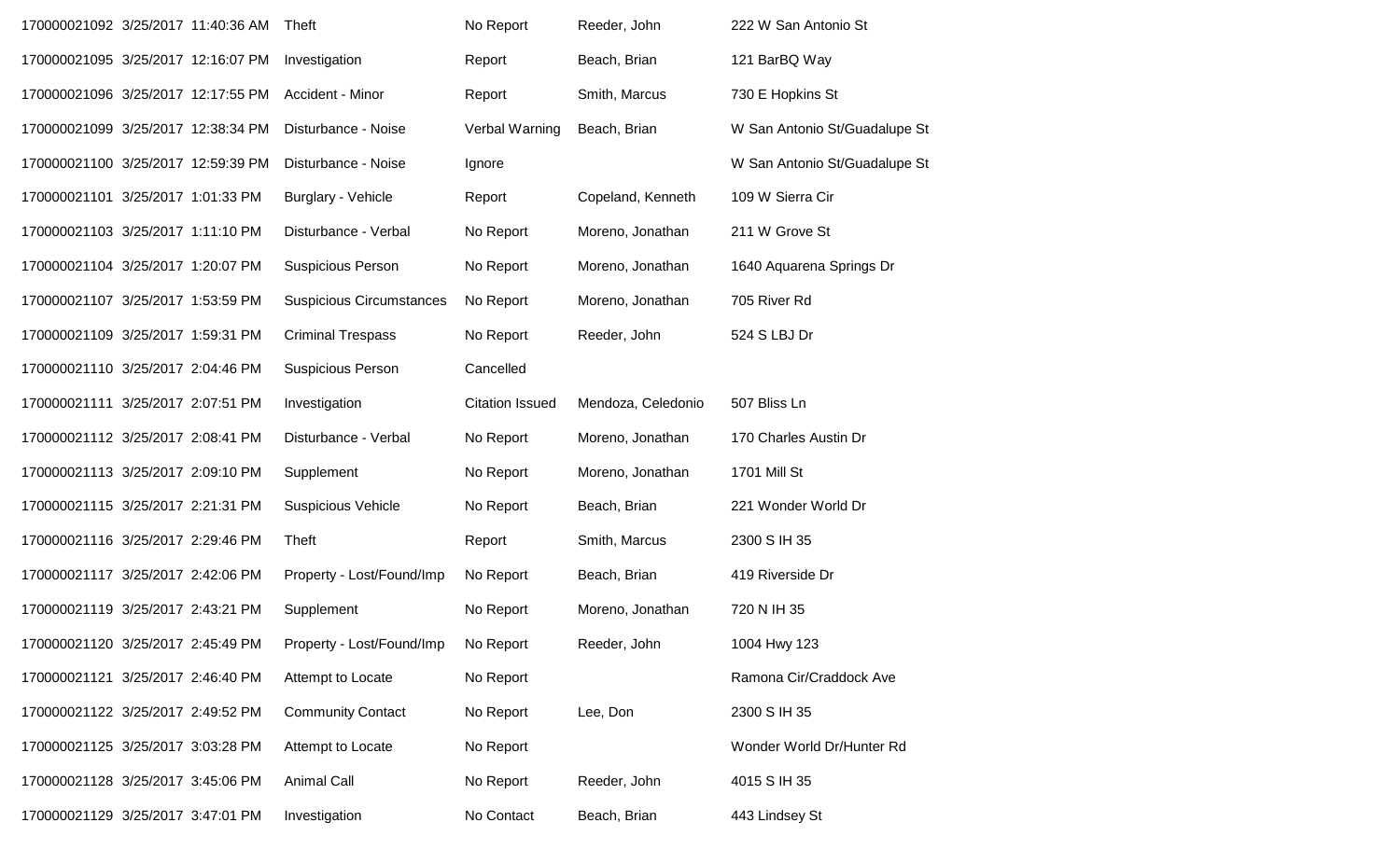| 170000021130 3/25/2017 3:47:35 PM |  | Accident - Minor          | Report                         | Smith, Marcus       | 2219 S IH 35                   |
|-----------------------------------|--|---------------------------|--------------------------------|---------------------|--------------------------------|
| 170000021131 3/25/2017 3:47:35 PM |  | Attempt to Locate         | No Report                      |                     | Old Ranch Road 12/Craddock Ave |
| 170000021132 3/25/2017 4:22:37 PM |  | Accident - Major/Injury   | Report                         | Wooten, Christopher | 202 NB                         |
| 170000021133 3/25/2017 4:40:27 PM |  | Accident - Minor          | No Report                      | Tennant, Casey      | 202 SB                         |
| 170000021134 3/25/2017 4:44:07 PM |  | Credit/Debit Abuse        | Report                         | Tennant, Casey      | 2300 S IH 35                   |
| 170000021139 3/25/2017 5:19:26 PM |  | Theft                     | No Report                      | Cormier, Claudia    | 1415 Craddock Ave              |
| 170000021140 3/25/2017 5:23:39 PM |  | Accident - Minor          | <b>Blue Form Issue</b>         | Tennant, Casey      | 1001 E McCarty Ln              |
| 170000021141 3/25/2017 5:24:41 PM |  | Attempt to Locate         | No Report                      | Tennant, Casey      | 3939 S IH 35                   |
| 170000021143 3/25/2017 5:42:35 PM |  | Flagged Down              | No Report                      | Smith, Marcus       | 1001 E McCarty Ln              |
| 170000021144 3/25/2017 5:44:36 PM |  | Disturbance - Phys/Fight  | No Report                      | Moreno, Jonathan    | 4440 Old Stagecoach Rd         |
| 170000021146 3/25/2017 5:53:08 PM |  | Theft                     | Cancelled                      |                     | 4210 S IH 35                   |
| 170000021147 3/25/2017 5:53:14 PM |  | Solicitors                | No Report                      | Reeder, John        | 2213 S IH 35                   |
| 170000021150 3/25/2017 6:06:33 PM |  | <b>Public Assist</b>      | No Report                      | Tureaud, Benjamin   | 503 Springtown Way             |
| 170000021151 3/25/2017 6:06:59 PM |  | Accident - Hit and Run    | Arrest                         | Seals, Bradley      | 500blk Lindsey St              |
| 170000021152 3/25/2017 6:12:51 PM |  | <b>Burglary - Vehicle</b> | Report                         | Sparenberg, Andrew  | 3939 S IH 35                   |
| 170000021153 3/25/2017 6:13:05 PM |  | Theft                     | Report                         | Sparenberg, Andrew  | 3939 S IH 35                   |
| 170000021157 3/25/2017 6:29:14 PM |  | Attempt to Locate         | No Contact                     |                     | 1004 Hwy 123                   |
| 170000021159 3/25/2017 6:36:37 PM |  | Accident - Minor          | Blue Form Issue Tennant, Casey |                     | 1400 Old Ranch Road 12         |
| 170000021160 3/25/2017 6:36:53 PM |  | Public Intoxication       | Arrest                         | Tennant, Casey      | 1415 Craddock Ave              |
| 170000021161 3/25/2017 6:38:13 PM |  | Investigation             | No Report                      | Roberts, Nelson     | 600 Cape Rd                    |
| 170000021164 3/25/2017 6:48:44 PM |  | Accident - Hit and Run    | No Report                      | Wooten, Christopher | 301 Telluride St               |
| 170000021165 3/25/2017 6:50:50 PM |  | <b>Public Assist</b>      | No Report                      | Ames, Garner        | 2300 S IH 35                   |
| 170000021167 3/25/2017 7:09:13 PM |  | Mental Health Invest      | No Report                      | Davidson, Travis    | 350 North St                   |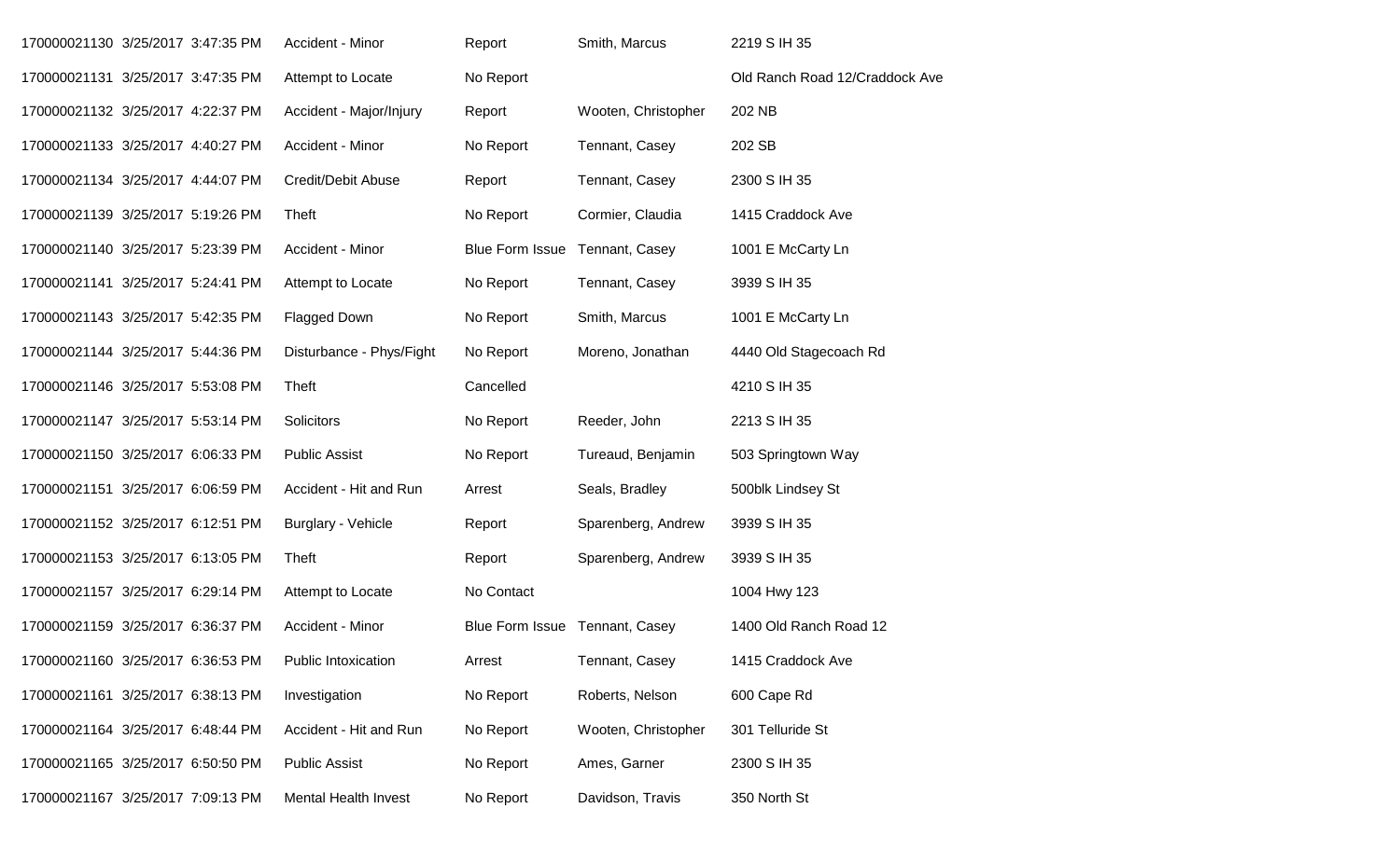| 170000021168 3/25/2017 7:14:48 PM |                                   | Accident - Hit and Run       | No Report              | Marroquin, Christopher 4015 S lh 35 |                           |
|-----------------------------------|-----------------------------------|------------------------------|------------------------|-------------------------------------|---------------------------|
| 170000021170 3/25/2017 7:21:37 PM |                                   | Investigation                | No Report              | Gonzales, Gavin                     | 2300 S IH 35              |
| 170000021171 3/25/2017 7:26:46 PM |                                   | <b>Criminal Mischief</b>     | No Report              | Cyrus, Lance                        | 2300 S IH 35              |
| 170000021172 3/25/2017 7:29:22 PM |                                   | Disturbance - Phys/Fight     | Report                 | Wooten, Christopher                 | 1620 S IH 35              |
| 170000021173 3/25/2017 7:34:30 PM |                                   | Accident - Minor             | <b>Blue Form Issue</b> | Tureaud, Benjamin                   | 3939 S IH 35              |
| 170000021174 3/25/2017 7:41:29 PM |                                   | Disturbance - Verbal         | No Report              | Putnam, Justin                      | 222 Ramsay St             |
| 170000021176 3/25/2017 7:47:52 PM |                                   | Disturbance - Phys/Fight     | No Report              | Gonzales, Gavin                     | Tonkawa Trail Marker T12  |
| 170000021177 3/25/2017 7:49:17 PM |                                   | Harassment                   | No Report              | Marroquin, Christopher              | 1640 Aquarena Springs Dr  |
| 170000021178 3/25/2017 8:00:54 PM |                                   | Disturbance - Noise          | Cancelled              | Tureaud, Benjamin                   | Alhambra Dr/Bridlewood Dr |
| 170000021179 3/25/2017 8:03:04 PM |                                   | <b>Public Assist</b>         | No Report              | Tennant, Casey                      | 2300 S IH 35              |
| 170000021180 3/25/2017 8:04:18 PM |                                   | Attempt to Locate            | No Report              |                                     | 202 SB                    |
| 170000021181 3/25/2017 8:05:11 PM |                                   | Attempt to Locate            | Cancelled              |                                     | Grande                    |
| 170000021182 3/25/2017 8:10:20 PM |                                   | Theft                        | Arrest                 | Marroquin, Christopher 1015 Hwy 80  |                           |
| 170000021191 3/25/2017 8:55:50 PM |                                   | Pedestrian Stop              | Verbal Warning         | Hartman, Ryan                       | E Hopkins St/N LBJ Dr     |
| 170000021193 3/25/2017 8:58:05 PM |                                   | Flagged Down                 | No Report              | Cyrus, Lance                        | 1015 Hwy 80               |
| 170000021198 3/25/2017 9:08:33 PM |                                   | Viol City Ordinance          | <b>Citation Issued</b> | Hartman, Ryan                       | 222 W San Antonio St      |
| 170000021200 3/25/2017 9:16:48 PM |                                   | Disturbance - Noise          | No Report              | Gonzales, Gavin                     | 4440 Old Stagecoach Rd    |
| 170000021203 3/25/2017 9:28:42 PM |                                   | Theft                        | No Report              | Gonzales, Gavin                     | 1004 N IH 35              |
| 170000021204 3/25/2017 9:33:18 PM |                                   | <b>Criminal Mischief</b>     | No Report              | Seals, Bradley                      | 214 N LBJ Dr              |
| 170000021205 3/25/2017 9:35:06 PM |                                   | <b>Assist Outside Agency</b> | No Report              | Wooten, Christopher                 | Nance St/W San Antonio St |
|                                   | 170000021206 3/25/2017 9:38:23 PM | Runaway                      | Cancelled              | Davidson, Travis                    | 903 Hillyer St            |
|                                   |                                   |                              |                        |                                     |                           |
| 170000021210 3/25/2017 9:48:37 PM |                                   | Disturbance - Noise          | No Report              | Marroquin, Christopher              | 650 E Hopkins St          |
| 170000021212 3/25/2017 9:50:06 PM |                                   | Investigation                | No Report              | Cormier, Claudia                    | 400 Lindsey St            |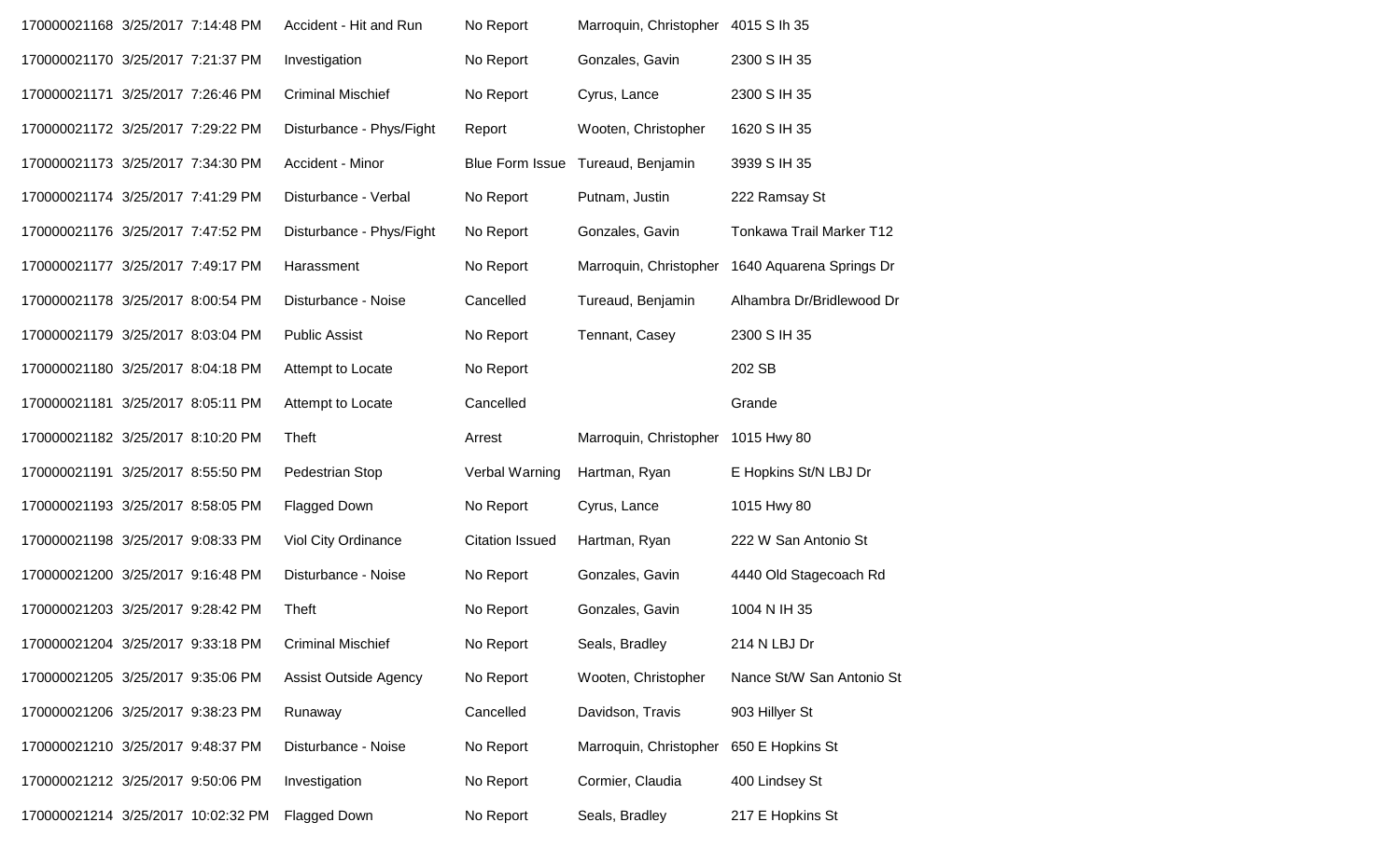| 170000021217 3/25/2017 10:12:35 PM |  | Accident - Minor                                     |                        | Blue Form Issue Wooten, Christopher | 1439 N IH 35             |
|------------------------------------|--|------------------------------------------------------|------------------------|-------------------------------------|--------------------------|
| 170000021218 3/25/2017 10:12:36 PM |  | Accident - Unknown                                   | Report                 | Tennant, Casey                      | 1625 Hunter Rd           |
| 170000021221 3/25/2017 10:17:28 PM |  | <b>Suspicious Person</b>                             | No Report              |                                     | Fort Griffin Dr/Jacob Ln |
| 170000021223 3/25/2017 10:23:46 PM |  | Theft                                                | Info. Report           | Tureaud, Benjamin                   | 717 Harwood Dr           |
| 170000021224 3/25/2017 10:24:18 PM |  | Theft                                                | No Report              | Gonzales, Gavin                     | 2951 Blanco Vista Blvd   |
| 170000021225 3/25/2017 10:27:27 PM |  | <b>Assist EMS</b>                                    | Ignore                 |                                     | 2913 Hunter Rd           |
| 170000021226 3/25/2017 10:28:16 PM |  | <b>Assist EMS</b>                                    | No Report              | Putnam, Justin                      | 2913 Hunter Rd           |
| 170000021230 3/25/2017 10:46:02 PM |  | <b>Suspicious Person</b>                             | No Report              | Mizanin, Rich                       | 1415 Craddock Ave        |
| 170000021232 3/25/2017 10:48:12 PM |  | Investigation                                        | No Report              | Hartman, Ryan                       | 650 E Hopkins St         |
| 170000021235 3/25/2017 10:56:35 PM |  | Disturbance - Phys/Fight                             | Arrest                 | Wooten, Christopher                 | 105 Bintu Dr             |
| 170000021236 3/25/2017 10:56:38 PM |  | <b>Suspicious Person</b>                             | No Contact             | Marroquin, Christopher              | 331 Lee St               |
| 170000021238 3/25/2017 10:59:03 PM |  | Burglary - Habitation                                | <b>Multiple Arrest</b> | Gonzales, Gavin                     | 1101 E River Ridge Pkwy  |
| 170000021239 3/25/2017 11:00:00 PM |  | Attempt to Locate                                    | No Contact             |                                     | 200 NB                   |
| 170000021240 3/25/2017 11:08:13 PM |  | Disturbance - Phys/Fight                             | No Report              | Marroquin, Christopher              | 214 E San Antonio St     |
| 170000021241 3/25/2017 11:09:34 PM |  | <b>Suspicious Circumstances</b>                      | No Report              | Ames, Garner                        | 204 Losoya Dr            |
| 170000021247 3/25/2017 11:26:24 PM |  | <b>Suspicious Circumstances</b>                      | No Report              | Ames, Garner                        | 313 Wild Plum            |
| 170000021248 3/25/2017 11:29:39 PM |  | Accident - Hit and Run                               | <b>Blue Form Issue</b> | Tureaud, Benjamin                   | 1980 Aquarena Springs Dr |
| 170000021250 3/25/2017 11:42:22 PM |  | <b>Suspicious Circumstances</b>                      | No Report              | Ames, Garner                        | 301 Wisteria Way         |
|                                    |  | 170000021252 3/25/2017 11:47:48 PM Suspicious Person | No Report              | Marroquin, Christopher 419 Linda Dr |                          |
| 170000021257 3/25/2017 11:54:48 PM |  | <b>Mental Health Invest</b>                          | No Report              | Tennant, Casey                      | 1301 Wonder World Dr     |
| 170000021260 3/26/2017 12:00:16 AM |  | Attempt to Locate                                    | No Report              | Gonzales, Gavin                     | 202 NB                   |
| 170000021261 3/26/2017 12:03:03 AM |  | Harassment                                           | Ref oth Agncy          |                                     | 20202 Charlisa Springs   |
| 170000021262 3/26/2017 12:06:07 AM |  | <b>Animal Call</b>                                   | Unfounded              | Ames, Garner                        | Hwy 123/McCarty Ln       |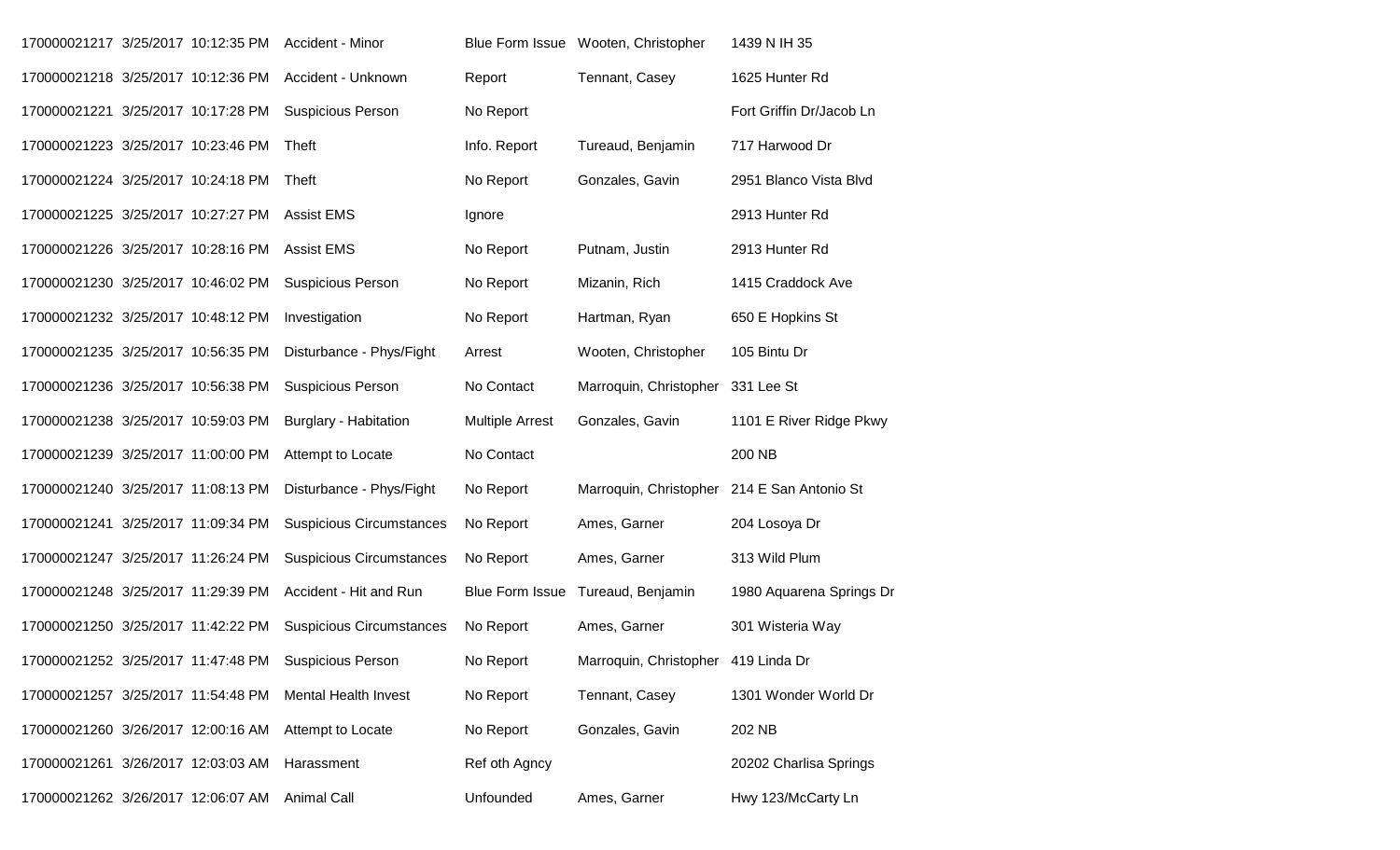| 170000021263 3/26/2017 12:08:25 AM |  | <b>Public Intoxication</b>   | Arrest                 | Seals, Bradley     | 124 N LBJ Dr                 |
|------------------------------------|--|------------------------------|------------------------|--------------------|------------------------------|
| 170000021264 3/26/2017 12:12:16 AM |  | <b>Discharged Firearm</b>    | No Report              | Tureaud, Benjamin  | 800blk Bandera St            |
| 170000021265 3/26/2017 12:14:47 AM |  | <b>Public Intoxication</b>   | Ignore                 | Davidson, Travis   |                              |
| 170000021266 3/26/2017 12:14:48 AM |  | <b>Public Intoxication</b>   | No Report              | Davidson, Travis   | 1520 Old Ranch Road 12       |
| 170000021268 3/26/2017 12:17:21 AM |  | <b>Suspicious Person</b>     | <b>Multiple Arrest</b> | Tureaud, Benjamin  | 1101 E River Ridge Pkwy      |
| 170000021269 3/26/2017 12:17:49 AM |  | <b>Suspicious Vehicle</b>    | No Report              | Ames, Garner       | 2601 Rattler Rd              |
| 170000021270 3/26/2017 12:18:39 AM |  | <b>Suspicious Vehicle</b>    | No Report              | Spriegel, Carl     | 3939 S IH 35                 |
| 170000021271 3/26/2017 12:22:22 AM |  | Information                  | No Report              |                    | 2300 S IH 35                 |
| 170000021272 3/26/2017 12:28:58 AM |  | <b>Suspicious Person</b>     | No Report              | Myers, Sam         | 342 North Fork Rd            |
| 170000021274 3/26/2017 12:31:57 AM |  | <b>Flagged Down</b>          | No Report              | Cyrus, Lance       | Silver Peak Dr/South Fork Rd |
| 170000021275 3/26/2017 12:34:17 AM |  | Flagged Down                 | No Report              | Gonzales, Gavin    | 352 South Fork Rd            |
| 170000021276 3/26/2017 12:37:01 AM |  | <b>Assist Outside Agency</b> | No Report              | Sparenberg, Andrew | 1307 Uhland Rd               |
| 170000021278 3/26/2017 12:43:45 AM |  | Accident - Hit and Run       | <b>Blue Form Issue</b> | Seals, Bradley     | 110 N LBJ Dr                 |
| 170000021286 3/26/2017 12:47:59 AM |  | Disturbance - Verbal         | Refer To COPR          | Crook, Daniel      | 2300 S IH 35                 |
| 170000021283 3/26/2017 1:11:55 AM  |  | <b>Suspicious Vehicle</b>    | No Report              | Putnam, Justin     | 1015 Hwy 80                  |
| 170000021285 3/26/2017 1:12:45 AM  |  | Disturbance - Noise          | Verbal Warning         | Putnam, Justin     | 1800 Post Rd                 |
| 170000021287 3/26/2017 1:14:49 AM  |  | Death Investigation          | No Report              |                    | 109 S Suttles Ave            |
| 170000021290 3/26/2017 1:27:03 AM  |  | <b>Public Assist</b>         | No Report              | Seals, Bradley     | 120 E San Antonio St         |
| 170000021291 3/26/2017 1:28:24 AM  |  | Disturbance - Phys/Fight     | Report                 | Tennant, Casey     | 518 Linda Dr                 |
| 170000021292 3/26/2017 1:45:40 AM  |  | Burglary - Building          | No Report              | Putnam, Justin     | 660 E Hopkins St             |
| 170000021294 3/26/2017 2:02:49 AM  |  | <b>Suspicious Vehicle</b>    | No Report              | Ames, Garner       | 1301 Hwy 123                 |
| 170000021296 3/26/2017 2:09:07 AM  |  | Disturbance - Phys/Fight     | No Report              | Tennant, Casey     | 1703 N IH 35                 |
| 170000021300 3/26/2017 2:12:18 AM  |  | Disturbance - Phys/Fight     | No Report              | Tennant, Casey     | 1701 Mill St                 |
| 170000021301 3/26/2017 2:16:02 AM  |  | Disturbance - Noise          | Verbal Warning         | Myers, Sam         | 1354 Thorpe Ln               |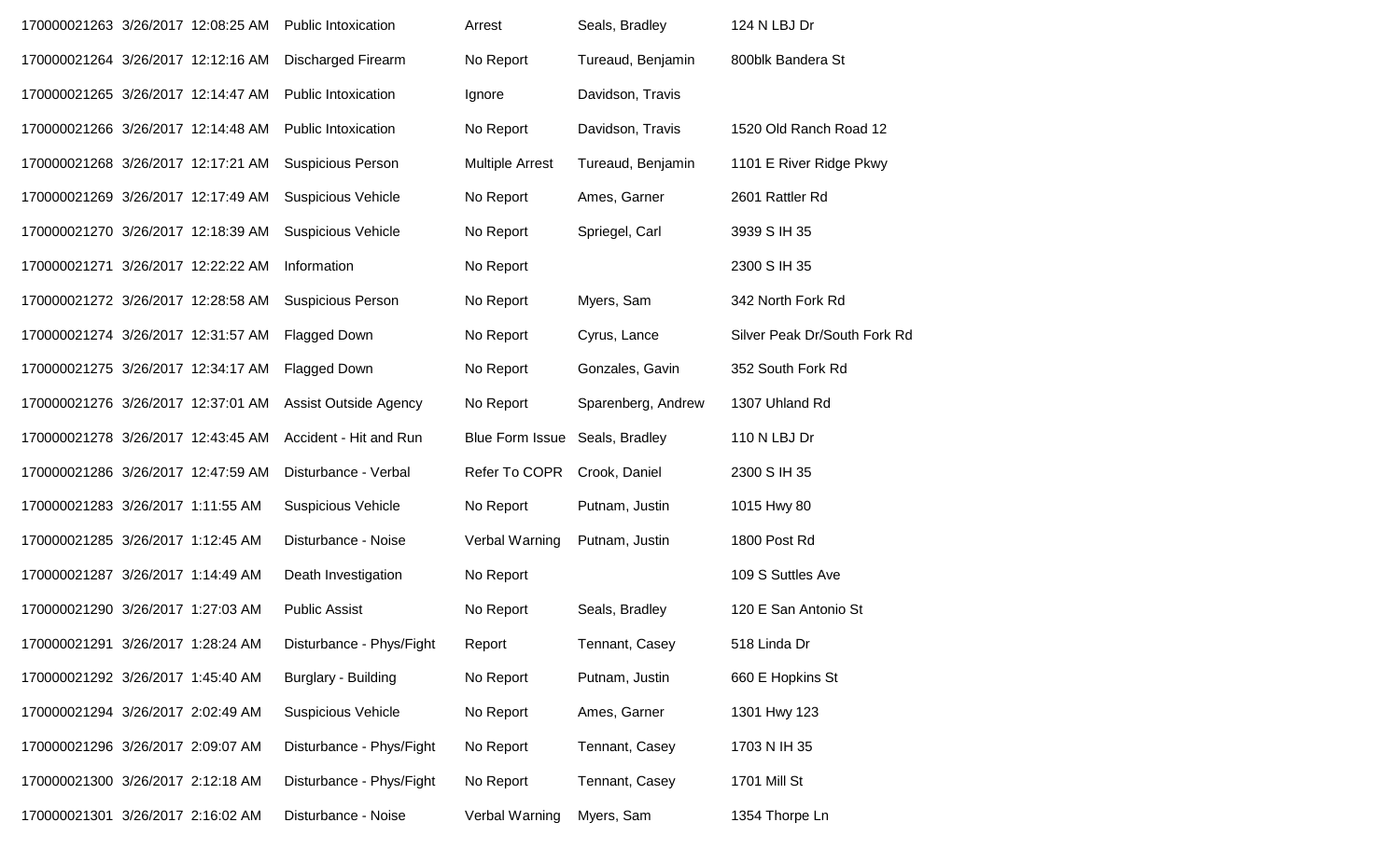| 170000021302 3/26/2017 2:17:38 AM |  | Loose Livestock                 | No Report      | Spriegel, Carl      | Hwy 123/McCarty Ln           |
|-----------------------------------|--|---------------------------------|----------------|---------------------|------------------------------|
| 170000021303 3/26/2017 2:22:14 AM |  | <b>Public Intoxication</b>      | Verbal Warning | Seals, Bradley      | 141 W Hopkins St             |
| 170000021304 3/26/2017 2:25:36 AM |  | <b>Suspicious Vehicle</b>       | No Report      | Wooten, Christopher | <b>Uhland Rd/Seguin St</b>   |
| 170000021305 3/26/2017 2:33:39 AM |  | Attempt to Locate               | No Contact     |                     | 206 NB                       |
| 170000021306 3/26/2017 2:36:05 AM |  | Attempt to Locate               | No Contact     |                     | Old Ranch Road 12/Hughson Dr |
| 170000021307 3/26/2017 2:36:37 AM |  | Disturbance - Noise             | No Report      |                     | 1975 Aquarena Springs Dr     |
| 170000021308 3/26/2017 2:47:27 AM |  | Viol City Ordinance             | Verbal Warning | Putnam, Justin      | 625 E Hopkins St             |
| 170000021309 3/26/2017 2:51:14 AM |  | <b>Suspicious Circumstances</b> | No Report      | Wooten, Christopher | 1655 Mill St                 |
| 170000021310 3/26/2017 2:57:31 AM |  | Pedestrian Stop                 | Verbal Warning | Tennant, Casey      | 2900blk Hwy 123              |
| 170000021313 3/26/2017 3:14:18 AM |  | <b>Suspicious Vehicle</b>       | No Report      | Wooten, Christopher | 2050 S IH 35                 |
| 170000021314 3/26/2017 3:19:39 AM |  | Disturbance - Verbal            | No Report      | Tureaud, Benjamin   | 1111 Avalon Ave              |
| 170000021315 3/26/2017 3:26:17 AM |  | Disturbance - Phys/Fight        | Report         | Tennant, Casey      | 1495 N LBJ Dr                |
| 170000021316 3/26/2017 3:35:48 AM |  | <b>Warrant Service</b>          | Arrest         | Hartman, Ryan       | 1307 Uhland Rd               |
| 170000021318 3/26/2017 3:54:24 AM |  | Disturbance - Noise             | Ref oth Agncy  |                     | 1354 Thorpe Ln               |
| 170000021326 3/26/2017 5:03:47 AM |  | <b>Foot Patrol</b>              | No Report      | Gonzales, Gavin     | 1015 Hwy 80                  |
| 170000021328 3/26/2017 5:27:18 AM |  | Investigation                   | No Report      | Putnam, Justin      | 206 Ebony St                 |
| 170000021331 3/26/2017 5:58:34 AM |  | Theft                           | No Report      | Moreno, Jonathan    | 1525 Aquarena Springs Dr     |
| 170000021333 3/26/2017 6:09:17 AM |  | Accident - Unknown              | No Report      | Smith, Marcus       | 198 SB                       |
| 170000021334 3/26/2017 6:55:12 AM |  | <b>Criminal Trespass</b>        | No Report      | Beach, Brian        | 727 W San Antonio St         |
| 170000021336 3/26/2017 7:39:21 AM |  | Burglary - Vehicle              | Report         | Smith, Marcus       | 2300 S IH 35                 |
| 170000021341 3/26/2017 8:56:30 AM |  | <b>Public Assist</b>            | No Report      | Reeder, John        | 1301 Wonder World Dr         |
| 170000021342 3/26/2017 9:07:43 AM |  | <b>Assist EMS</b>               | No Report      | Copeland, Kenneth   | 142 W Holland St             |
| 170000021343 3/26/2017 9:13:32 AM |  | Disturbance - Noise             | Unfounded      | Beach, Brian        | 800 N LBJ Dr                 |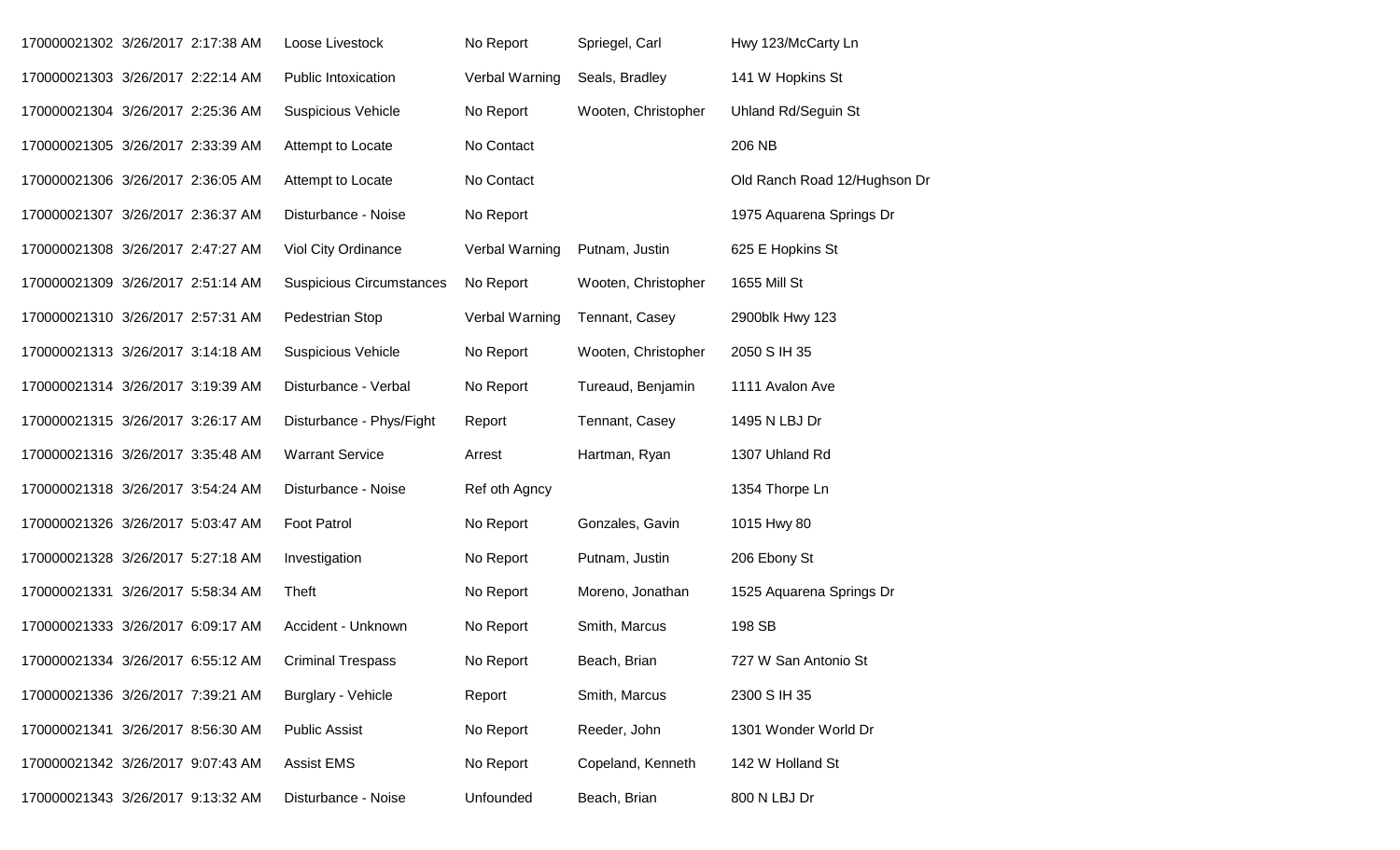| 170000021344 3/26/2017 9:19:04 AM  |  | <b>Burglary - Habitation</b> | No Report      |                   | 1818 Old Ranch Road 12      |
|------------------------------------|--|------------------------------|----------------|-------------------|-----------------------------|
| 170000021347 3/26/2017 9:45:10 AM  |  | <b>Criminal Trespass</b>     | No Report      | Reeder, John      | 1301 Wonder World Dr        |
| 170000021348 3/26/2017 9:58:48 AM  |  | Burglary - Building          | Report         | Smith, Marcus     | 4015 S IH 35                |
| 170000021349 3/26/2017 10:01:22 AM |  | <b>Burglary - Habitation</b> | No Report      | Copeland, Kenneth | 1818 Old Ranch Road 12      |
| 170000021350 3/26/2017 10:08:32 AM |  | <b>Warrant Service</b>       | No Contact     | Beach, Brian      | 110 Laredo St               |
| 170000021351 3/26/2017 10:14:09 AM |  | <b>Burglary - Habitation</b> | Report         | Moreno, Jonathan  | 1701 Mill St                |
| 170000021352 3/26/2017 10:20:41 AM |  | <b>Criminal Mischief</b>     | No Report      | Beach, Brian      | 912 Conway Dr               |
| 170000021353 3/26/2017 10:23:35 AM |  | Attempt to Locate            | No Report      |                   | 206 SB                      |
| 170000021354 3/26/2017 10:23:36 AM |  | <b>Public Assist</b>         | No Report      | Wisener, Fred     | 2300 S IH 35                |
| 170000021355 3/26/2017 10:24:37 AM |  | Supplement                   | No Report      | Beach, Brian      | 222 Durango St              |
| 170000021356 3/26/2017 10:31:44 AM |  | Investigation                | No Report      | Beach, Brian      | 930 N IH 35                 |
| 170000021357 3/26/2017 10:46:14 AM |  | Disturbance - Verbal         | No Report      | Smith, Marcus     | 1655 Mill St                |
| 170000021358 3/26/2017 11:17:17 AM |  | Suspicious Vehicle           | No Report      | Moreno, Jonathan  | 1701 Mill St                |
| 170000021362 3/26/2017 11:39:34 AM |  | Property - Lost/Found/Imp    | No Report      | Smith, Marcus     | 2300 S IH 35                |
| 170000021363 3/26/2017 11:53:17 AM |  | Marijuana                    | No Report      | Smith, Marcus     | 2300 S IH 35                |
| 170000021364 3/26/2017 11:55:43 AM |  | <b>Suspicious Vehicle</b>    | No Report      | Moreno, Jonathan  | 1800 Post Rd                |
| 170000021366 3/26/2017 12:10:34 PM |  | Investigation                | No Report      | Beach, Brian      | 121 BarBQ Way               |
| 170000021368 3/26/2017 12:22:02 PM |  | <b>Welfare Concern</b>       | Verbal Warning | Moreno, Jonathan  | 2211 S IH 35                |
| 170000021369 3/26/2017 12:24:13 PM |  | <b>Welfare Concern</b>       | No Report      | Moreno, Jonathan  | 1302 Barbara Dr             |
| 170000021371 3/26/2017 12:37:23 PM |  | Investigation                | No Report      | Smith, Marcus     | 2300 S IH 35                |
| 170000021378 3/26/2017 12:52:14 PM |  | Assault                      | Report         | Smith, Marcus     | 2300 S IH 35                |
| 170000021383 3/26/2017 1:23:32 PM  |  | <b>Missing Person</b>        | No Report      | Copeland, Kenneth | 2300 S IH 35                |
| 170000021385 3/26/2017 1:33:05 PM  |  | Information                  | No Report      | Copeland, Kenneth | 512 Craddock Ave            |
| 170000021386 3/26/2017 1:34:37 PM  |  | Flagged Down                 | No Report      | Reeder, John      | Cape Rd/Luciano Flores Blvd |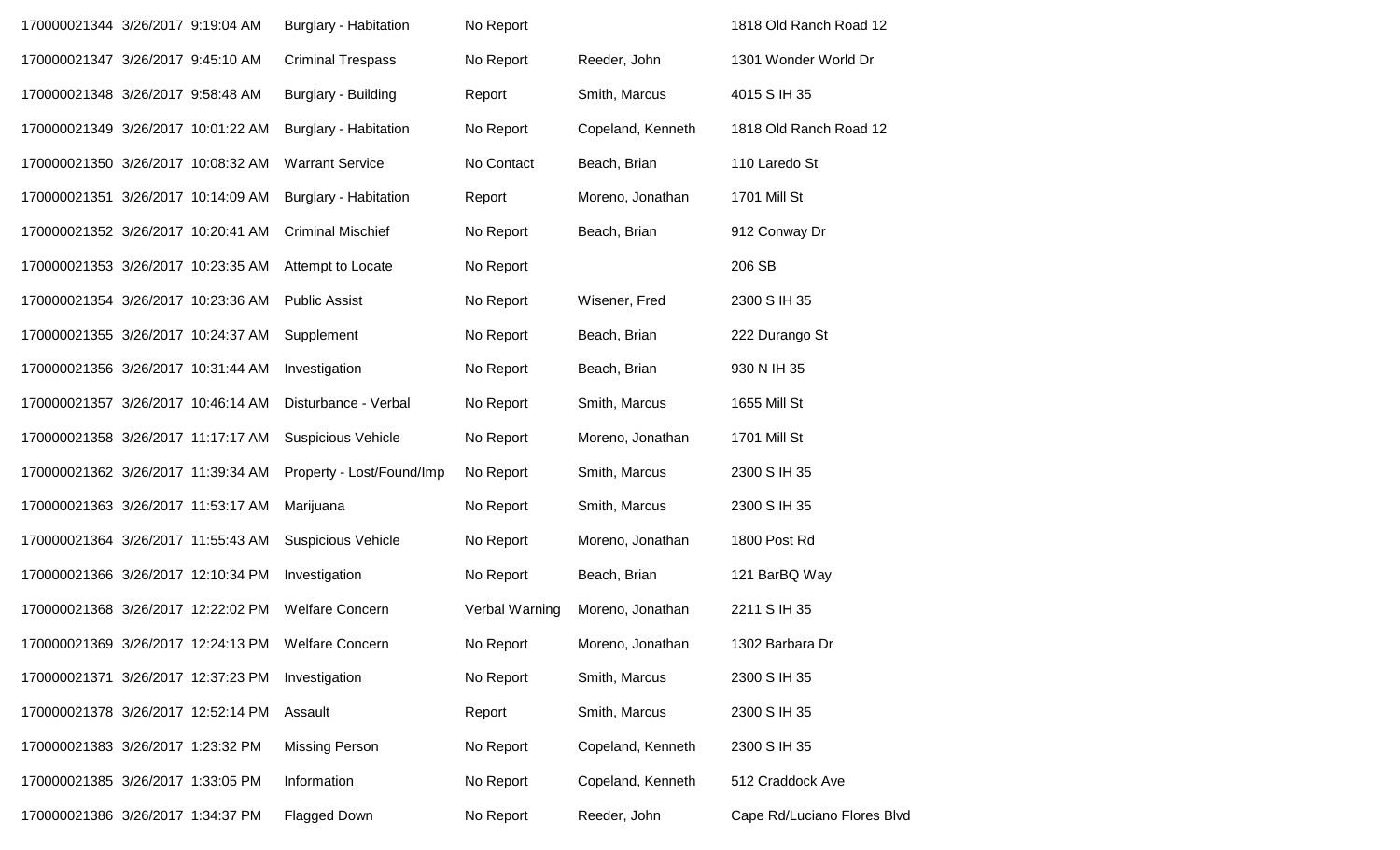| 170000021387 3/26/2017 1:40:17 PM |  | Accident - Unknown       | No Contact             | Beach, Brian      | 208 NB                        |
|-----------------------------------|--|--------------------------|------------------------|-------------------|-------------------------------|
| 170000021389 3/26/2017 1:49:09 PM |  | <b>Suspicious Person</b> | Arrest                 | Moreno, Jonathan  | 1005 Hwy 80                   |
| 170000021392 3/26/2017 2:18:18 PM |  | Disturbance - Verbal     | No Report              | Beach, Brian      | 1703 N IH 35                  |
| 170000021396 3/26/2017 2:42:19 PM |  | Accident - Hit and Run   | <b>Blue Form Issue</b> | Reeder, John      | 1506 S IH 35                  |
| 170000021397 3/26/2017 2:43:37 PM |  | Disturbance - Noise      | Unfounded              | Beach, Brian      | 102 Knox St                   |
| 170000021399 3/26/2017 2:46:16 PM |  | <b>Assist EMS</b>        | Ignore                 |                   | 1011 Uhland Rd                |
| 170000021400 3/26/2017 2:46:19 PM |  | <b>Assist EMS</b>        | No Report              | Beach, Brian      | 1011 Uhland Rd                |
| 170000021402 3/26/2017 2:52:04 PM |  | Information              | No Report              | Reeder, John      | 1101 E River Ridge Pkwy       |
| 170000021403 3/26/2017 2:56:09 PM |  | Burglary - Building      | No Report              | Beach, Brian      | 630 E Hopkins St              |
| 170000021404 3/26/2017 3:00:54 PM |  | Accident - Unknown       | Report                 | Beach, Brian      | W Hutchison St/N Guadalupe St |
| 170000021405 3/26/2017 3:09:42 PM |  | Accident - Minor         | <b>Blue Form Issue</b> | Smith, Marcus     | 3943 S IH 35                  |
| 170000021409 3/26/2017 3:18:25 PM |  | Accident - Unknown       | Report                 | Reeder, John      | 1202 S IH 35                  |
| 170000021411 3/26/2017 3:34:06 PM |  | <b>Welfare Concern</b>   | No Report              | Reeder, John      | Patton St/Invastion St        |
| 170000021412 3/26/2017 3:44:29 PM |  | Accident - Minor         | <b>Blue Form Issue</b> | Reeder, John      | Hwy 123/E De Zavala Dr        |
| 170000021414 3/26/2017 3:46:50 PM |  | Accident - Minor         | No Contact             |                   | 207 NB                        |
| 170000021415 3/26/2017 3:48:59 PM |  | Supplement               | No Report              | Beach, Brian      | 2300 S IH 35                  |
| 170000021416 3/26/2017 3:49:54 PM |  | Supplement               | No Report              | Copeland, Kenneth | 2300 S IH 35                  |
| 170000021417 3/26/2017 3:52:30 PM |  | Accident - Minor         | Report                 | Cormier, Claudia  | N Mitchell Ave/W Hopkins St   |
| 170000021419 3/26/2017 3:57:41 PM |  | Theft                    | Cancelled              | Tennant, Casey    | 1001 E McCarty Ln             |
| 170000021420 3/26/2017 3:58:29 PM |  | <b>Animal Call</b>       | No Report              | Tureaud, Benjamin | 518 Linda Dr                  |
| 170000021421 3/26/2017 4:15:51 PM |  | <b>Civil Matter</b>      | No Report              | Tureaud, Benjamin | 1005 Hwy 80                   |
| 170000021423 3/26/2017 4:22:49 PM |  | Attempt to Locate        | No Report              | Tennant, Casey    | 4007 S IH 35                  |
| 170000021424 3/26/2017 4:28:56 PM |  | Accident - Unknown       | <b>Blue Form Issue</b> | Duckworth, Daniel | 1000blk Wonder World Dr       |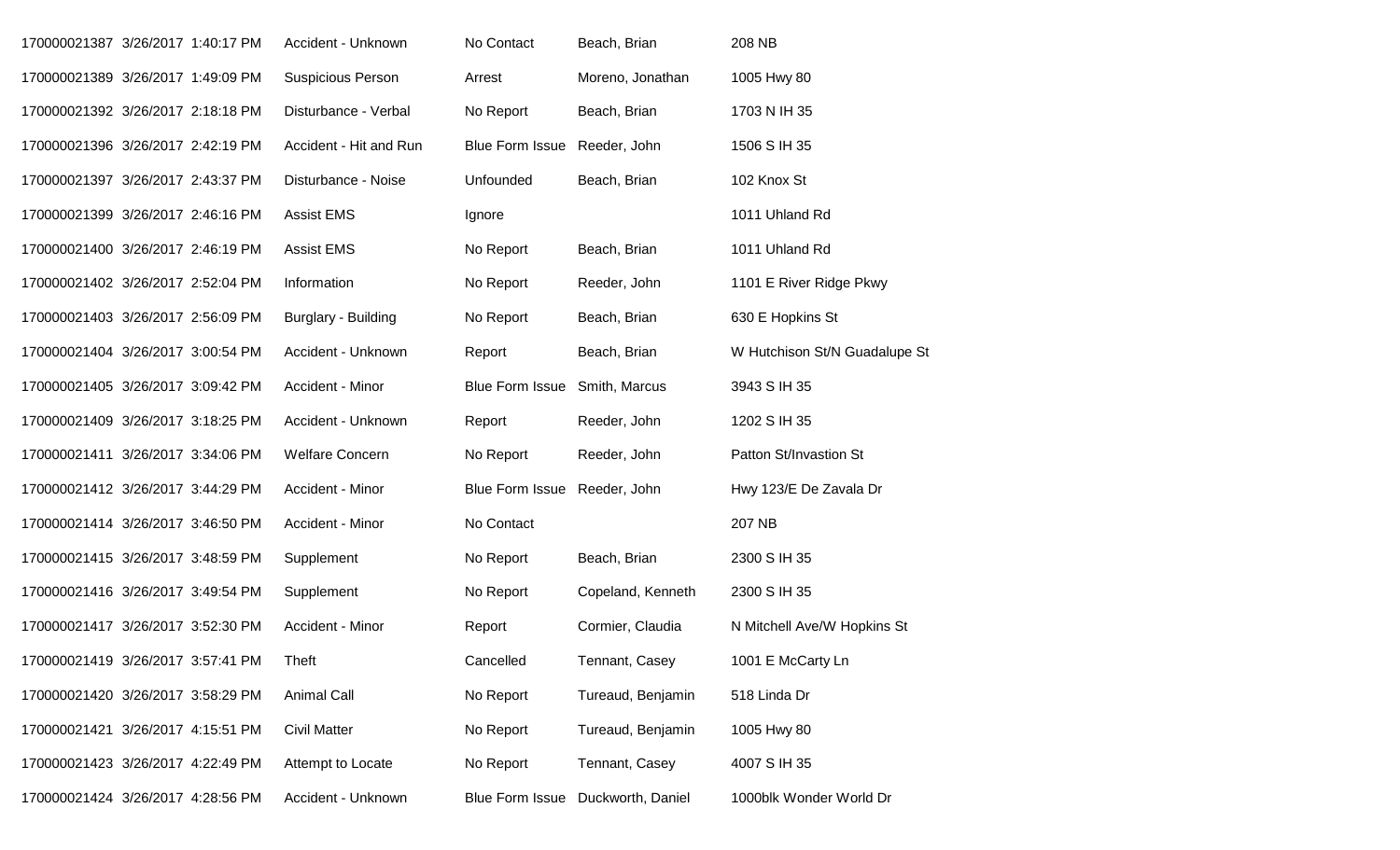| 170000021425 3/26/2017 4:29:04 PM |  | Accident - Unknown        | Ignore                 |                        | 1011 Wonder World Dr           |
|-----------------------------------|--|---------------------------|------------------------|------------------------|--------------------------------|
| 170000021429 3/26/2017 4:46:25 PM |  | Theft                     | Refer To COPR          | Smith, Marcus          | 2300 S IH 35                   |
| 170000021430 3/26/2017 4:53:33 PM |  | Disturbance - Phys/Fight  | Report                 | Tureaud, Benjamin      | 135 S Guadalupe St             |
| 170000021432 3/26/2017 5:04:28 PM |  | Civil Standby             | No Report              | Moreno, Jonathan       | 1703 N IH 35                   |
| 170000021433 3/26/2017 5:04:34 PM |  | Civil Standby             | No Report              |                        | 1703 N IH 35                   |
| 170000021434 3/26/2017 5:10:51 PM |  | Attempt to Locate         | No Contact             | Wooten, Christopher    | Ebony St/Patricia Dr           |
| 170000021435 3/26/2017 5:22:37 PM |  | <b>Welfare Concern</b>    | No Report              | Wooten, Christopher    | 414 Capistrano Dr              |
| 170000021438 3/26/2017 5:27:43 PM |  | Attempt to Locate         | Verbal Warning         | Duckworth, Daniel      | <b>EXIT 202 SB</b>             |
| 170000021441 3/26/2017 5:47:30 PM |  | Disturbance - Phys/Fight  | No Report              | Duckworth, Daniel      | 503 Springtown Way             |
| 170000021444 3/26/2017 5:52:40 PM |  | Theft                     | Arrest                 | Tennant, Casey         | 1113 N IH 35                   |
| 170000021447 3/26/2017 6:21:13 PM |  | Investigation             | No Report              | Roberts, Nelson        | 3209 N IH 35                   |
| 170000021450 3/26/2017 6:33:09 PM |  | Attempt to Locate         | No Contact             |                        | Fm 621/Fm 1978                 |
| 170000021455 3/26/2017 6:52:41 PM |  | Marijuana                 | Unfounded              | Wooten, Christopher    | 650 River Rd                   |
| 170000021456 3/26/2017 7:00:09 PM |  | <b>Public Assist</b>      | No Report              | Tennant, Casey         | 2300 S IH 35                   |
| 170000021459 3/26/2017 7:03:12 PM |  | <b>Suspicious Vehicle</b> | No Contact             | Duckworth, Daniel      | 1699 N IH 35                   |
| 170000021463 3/26/2017 7:29:40 PM |  | <b>Warrant Service</b>    | Arrest                 | Wooten, Christopher    | E Access Rd/Blanco River       |
| 170000021464 3/26/2017 7:39:57 PM |  | Vehicle Theft             | Report                 | Tureaud, Benjamin      | 1655 Mill St                   |
| 170000021466 3/26/2017 7:51:57 PM |  | Accident - Hit and Run    | <b>Blue Form Issue</b> | Duckworth, Daniel      | 1348 Thorpe Ln                 |
| 170000021473 3/26/2017 8:26:07 PM |  | Attempt to Locate         | No Contact             | Cormier, Claudia       | Craddock Ave/Old Ranch Road 12 |
| 170000021476 3/26/2017 8:33:56 PM |  | <b>Public Assist</b>      | Ref oth Agncy          |                        |                                |
| 170000021477 3/26/2017 8:37:43 PM |  | Assault                   | Arrest                 | Davidson, Travis       | 861 Sagewood Trl               |
| 170000021481 3/26/2017 9:05:49 PM |  | Disturbance - Verbal      | No Report              | Tureaud, Benjamin      | 232 Uhland Rd                  |
| 170000021483 3/26/2017 9:15:06 PM |  | Investigation             | No Report              | Marroquin, Christopher | 2300 S IH 35                   |
| 170000021484 3/26/2017 9:16:04 PM |  | Attempt to Locate         | No Contact             | Crook, Daniel          | 204 NB                         |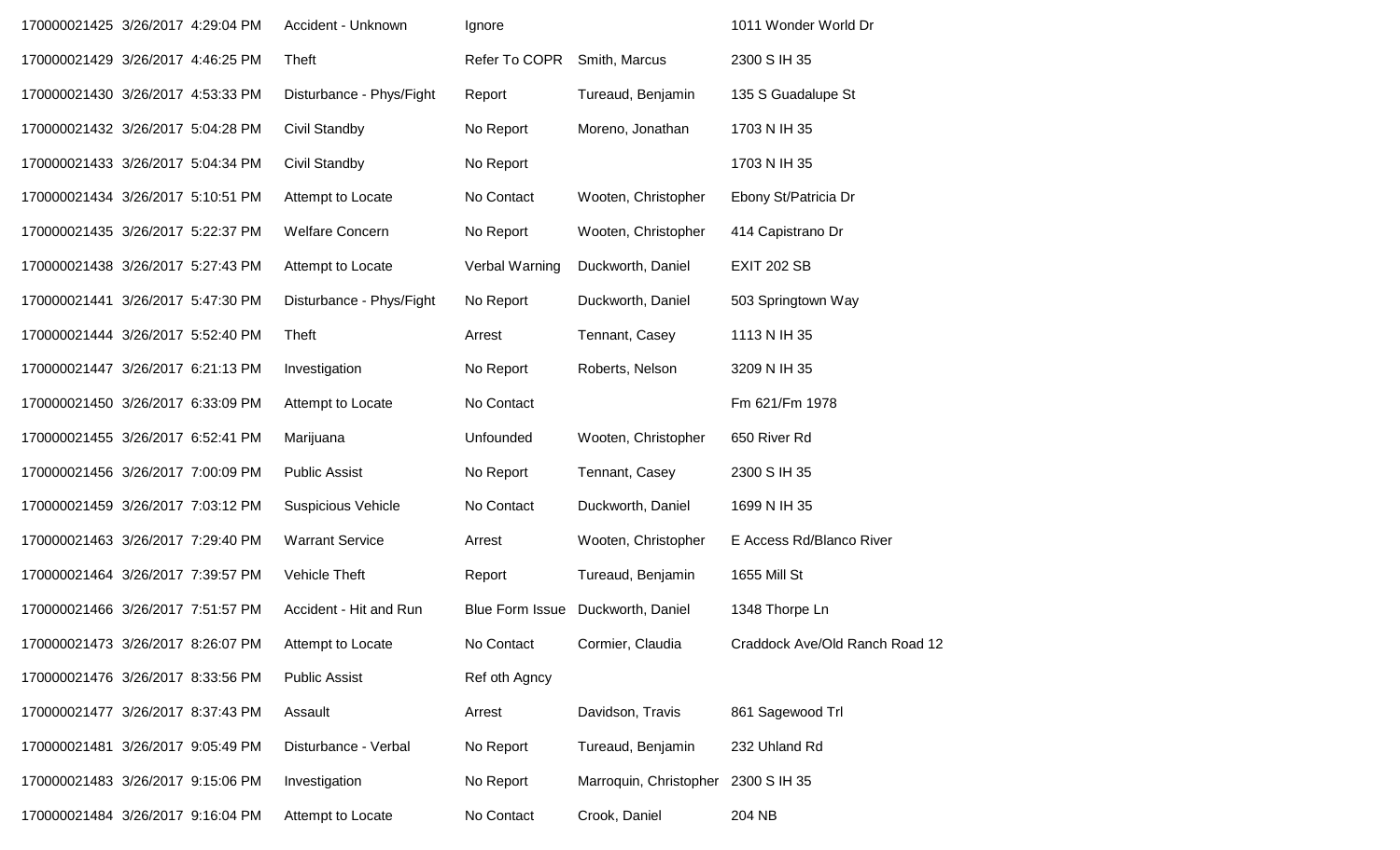| 170000021486 3/26/2017 9:23:56 PM  |  | Attempt to Locate               | No Contact             | Crook, Daniel          | 204 NB                    |
|------------------------------------|--|---------------------------------|------------------------|------------------------|---------------------------|
| 170000021490 3/26/2017 9:35:25 PM  |  | Disturbance - Phys/Fight        | No Report              | Marroquin, Christopher | 2917 Hunter Rd            |
| 170000021495 3/26/2017 9:56:58 PM  |  | <b>Welfare Concern</b>          | Ref oth Agncy          | Gonzales, Gavin        | 1650 Lime Kiln Rd         |
| 170000021502 3/26/2017 10:21:43 PM |  | Disturbance - Phys/Fight        | No Report              | Tennant, Casey         | 1117 San Marcos Pkwy      |
| 170000021503 3/26/2017 10:21:47 PM |  | Attempt to Locate               | No Report              |                        | 804 N LBJ Dr              |
| 170000021505 3/26/2017 10:50:08 PM |  | <b>Suspicious Vehicle</b>       | Red Tagged             | Gonzales, Gavin        | E Access Rd/Yarrington Rd |
| 170000021506 3/26/2017 10:51:41 PM |  | <b>Public Assist</b>            | No Report              | Ames, Garner           | 2300 S IH 35              |
| 170000021507 3/26/2017 10:53:23 PM |  | Disturbance - Verbal            | No Report              | Putnam, Justin         | N LBJ Dr/E Hopkins St     |
| 170000021508 3/26/2017 10:57:44 PM |  | <b>Suspicious Vehicle</b>       | Red Tagged             | Gonzales, Gavin        | E Access Rd/Yarrington Rd |
| 170000021509 3/26/2017 11:12:20 PM |  | Investigation                   | No Report              | Gonzales, Gavin        | <b>Riverway Ave</b>       |
| 170000021515 3/26/2017 11:47:27 PM |  | Disturbance - Noise             | Unfounded              | Gonzales, Gavin        | 1975 Aquarena Springs Dr  |
| 170000021520 3/26/2017 11:55:52 PM |  | <b>Suspicious Person</b>        | No Report              | Marroquin, Christopher | 100BLK N Guadalupe St     |
| 170000021522 3/27/2017 12:00:55 AM |  | <b>Suspicious Circumstances</b> | No Report              | Crook, Daniel          | 920 Hwy 80                |
| 170000021525 3/27/2017 12:12:38 AM |  | <b>Public Assist</b>            | No Report              | Wooten, Christopher    | 1101 Leah Ave             |
| 170000021527 3/27/2017 12:29:41 AM |  | Attempt to Locate               | No Report              | Marroquin, Christopher | 119 E Hutchison St        |
| 170000021528 3/27/2017 12:30:26 AM |  | <b>Suspicious Person</b>        | No Report              | Gonzales, Gavin        | 2050 S IH 35              |
| 170000021529 3/27/2017 12:31:42 AM |  | Disturbance - Noise             | Verbal Warning         | Tureaud, Benjamin      | 1980 Aquarena Springs Dr  |
| 170000021538 3/27/2017 1:09:17 AM  |  | <b>Public Intoxication</b>      | No Report              | Duckworth, Daniel      | 650 E Hopkins St          |
| 170000021542 3/27/2017 1:18:53 AM  |  | <b>Suspicious Vehicle</b>       | No Report              | Tennant, Casey         | 4205 S IH 35              |
| 170000021543 3/27/2017 1:19:13 AM  |  | <b>Suspicious Circumstances</b> | No Report              | Gonzales, Gavin        | 935 Hwy 80                |
| 170000021544 3/27/2017 1:19:30 AM  |  | <b>Suspicious Person</b>        | No Report              | Marroquin, Christopher | 2201 S IH 35              |
| 170000021545 3/27/2017 1:21:29 AM  |  | Drug Paraphernalia              | <b>Citation Issued</b> | Tennant, Casey         | 2227 S IH 35              |
| 170000021548 3/27/2017 1:55:57 AM  |  | Investigation                   | No Report              | Putnam, Justin         | 1011 N IH 35              |